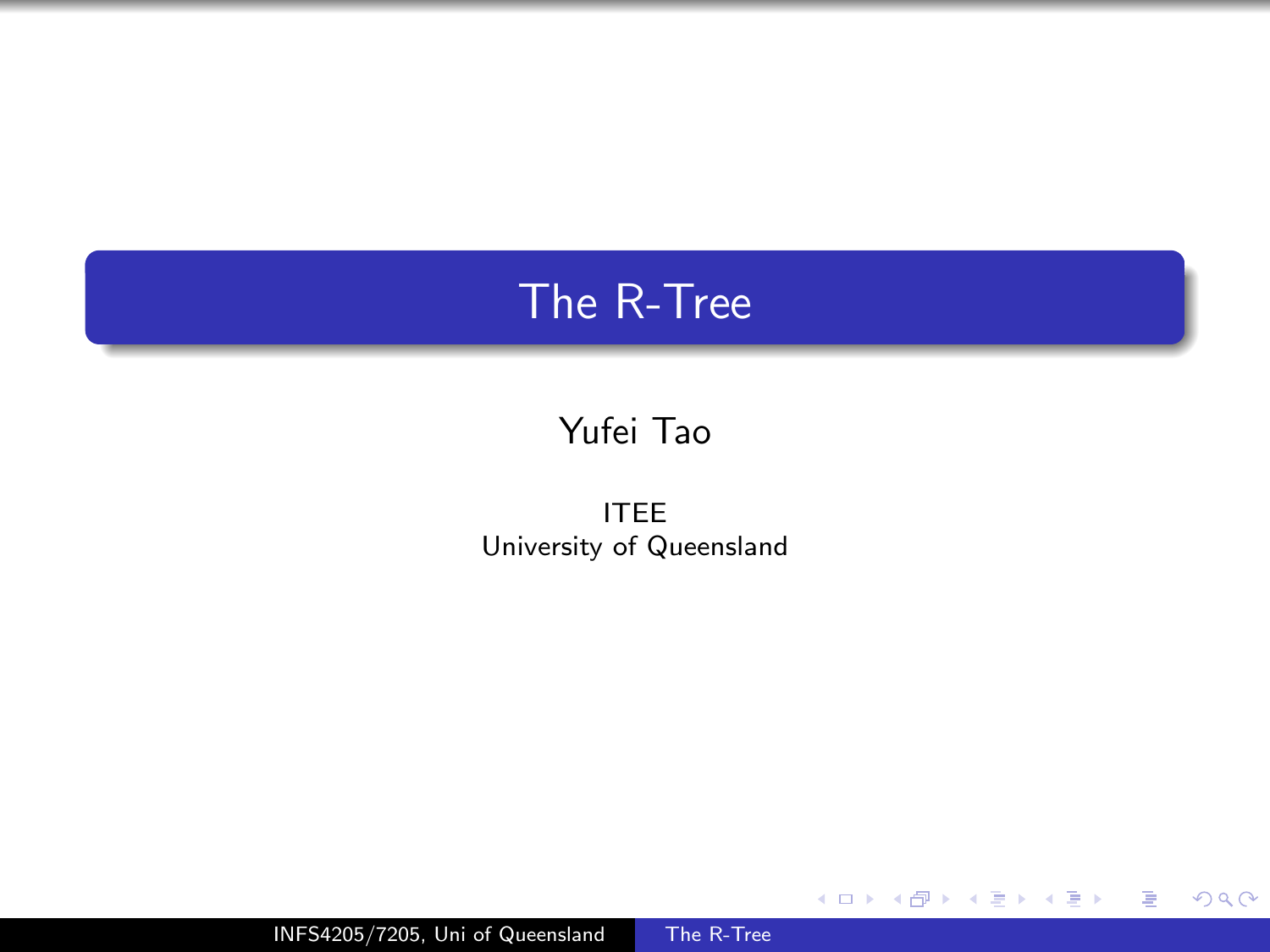We will study a new structure called the R-tree, which can be thought of as a multi-dimensional extension of the B-tree. The R-tree supports efficiently a variety of queries (as we will find out later in the course), and is implemented in numerous database systems. Our discussion in this lecture will focus on orthogonal range reporting.

つくい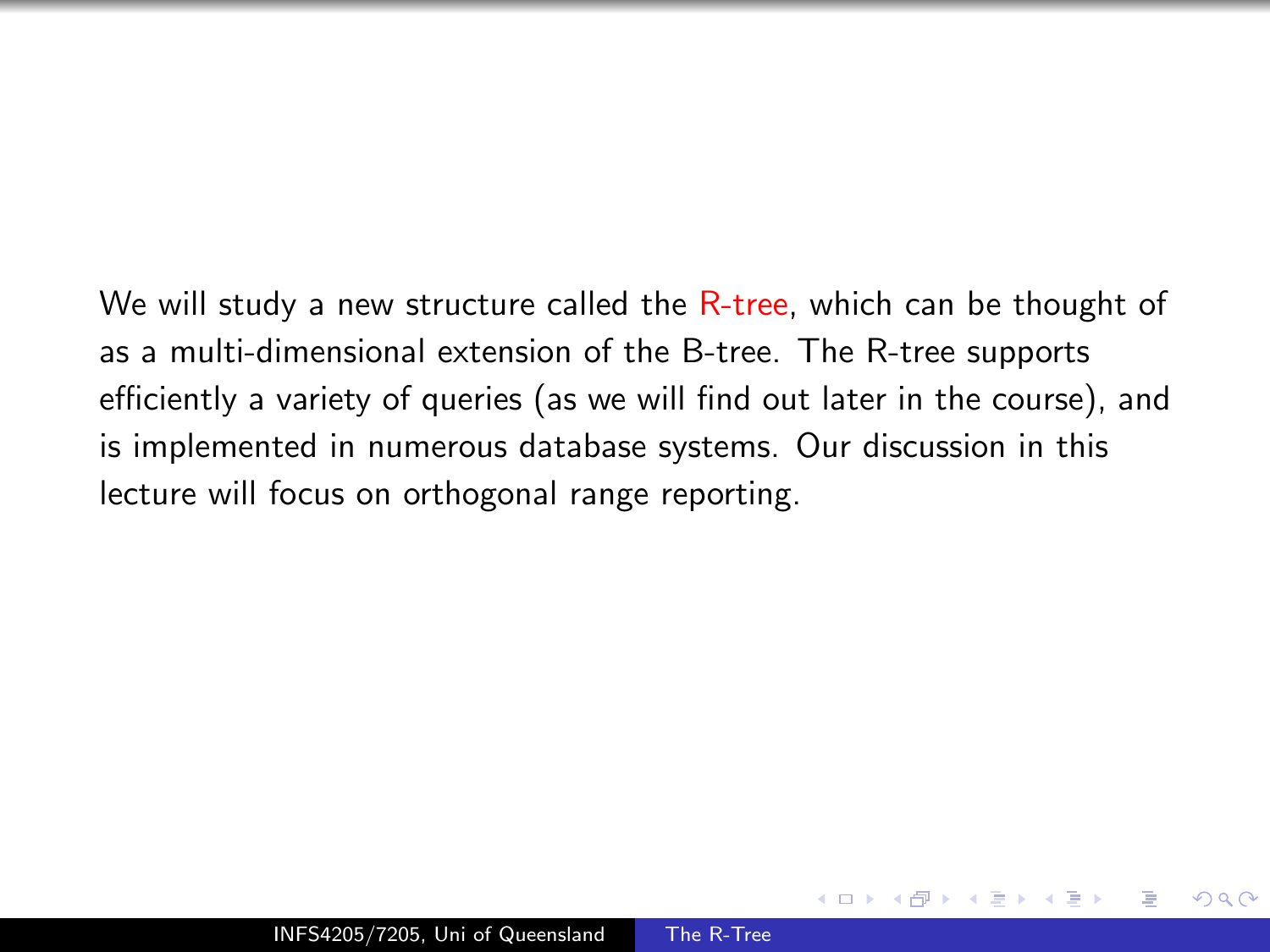2D Orthogonal Range Reporting (Window Query)

Let  $S$  be a set of points in  $\mathbb{R}^2$ . Given an axis-parallel rectangle  $q$ , a range query returns all the points of S that are covered by q, namely,  $S \cap q$ .

The definition can be extended to any dimensionality in a straightforward manner.



The result is  $\{d, e, g\}$  for the shaded rectangle q.

つくい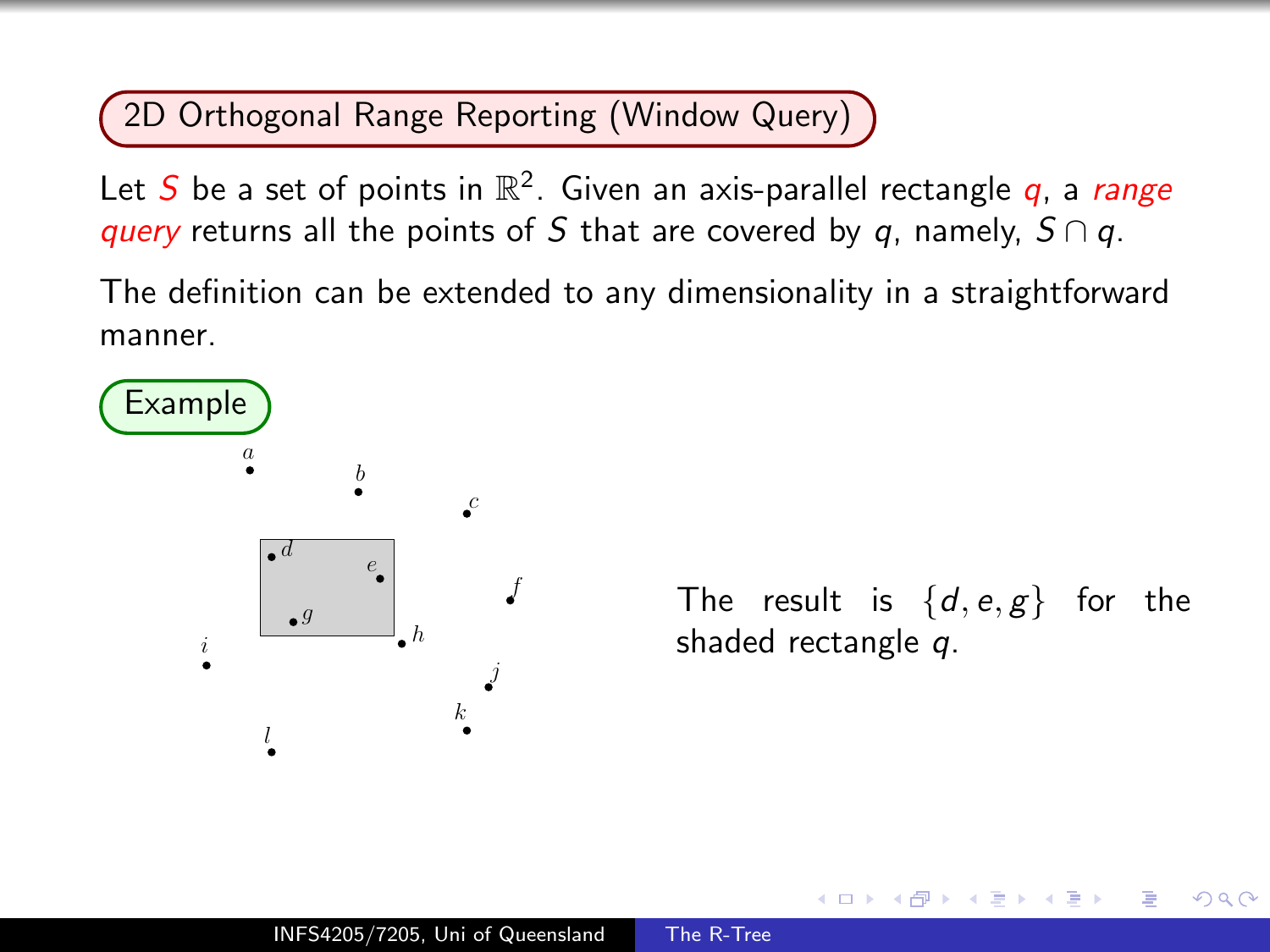

- **Find all restaurants in the Manhattan area.**
- Find all professors whose ages are in [20, 40] and their annual salaries are in  $[200k, 300k]$ .

 $\bullet$  ...

 $2990$ 

э  $\mathbb{R}$ 

∍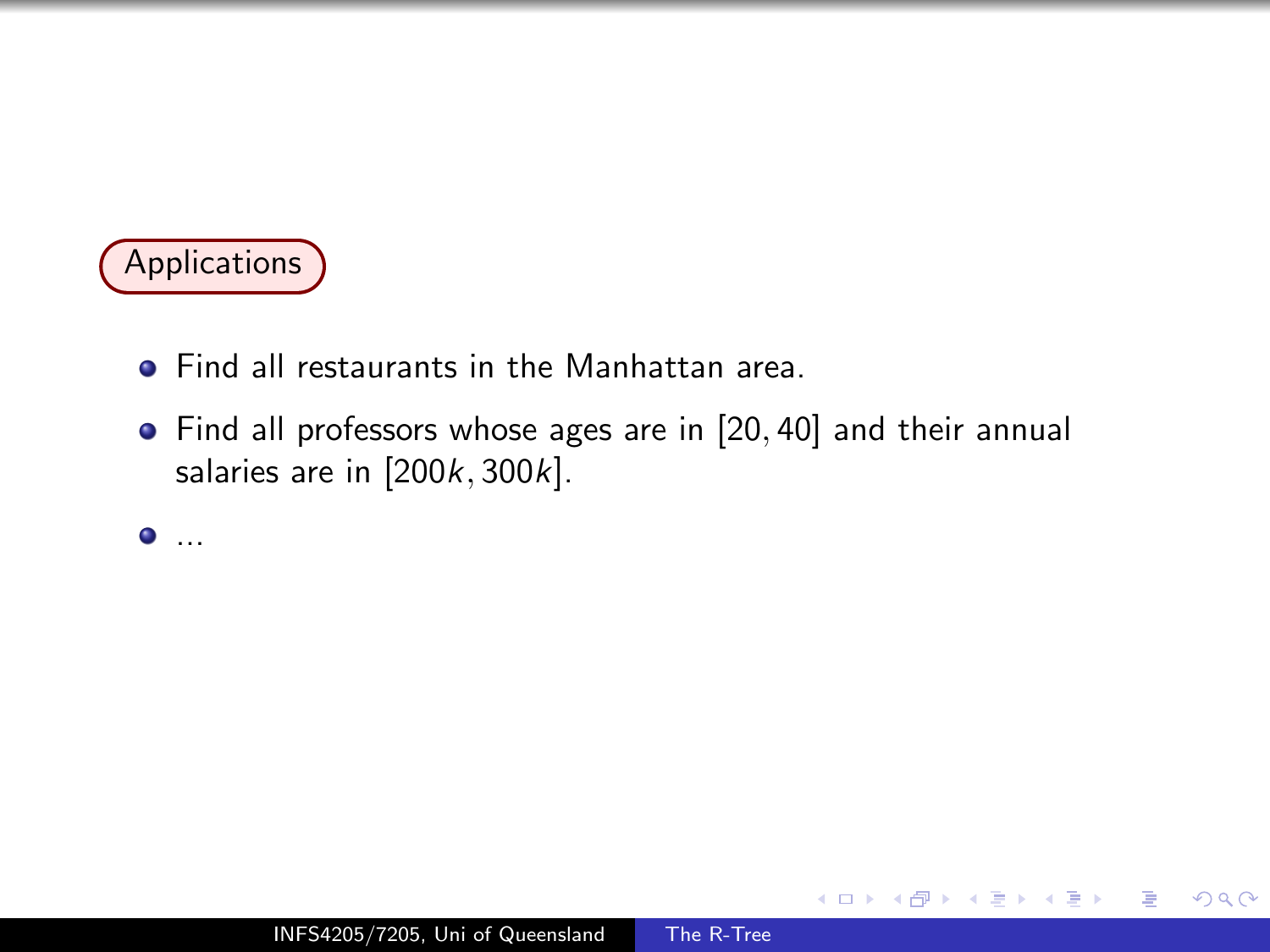

- Each leaf node has between 0.4B and B data points, where  $B \ge 3$ is a parameter. The only exception applies when the leaf is the root, in which case it is allowed to have between 1 and  $B$  points. All the leaf nodes are at the same level.
- $\bullet$  Each internal node has between 0.4B and B child nodes, except when the node is the root, in which case it needs to have at least 2 child nodes.

 $\Omega$ 

In practice, for a disk-resident R-tree, the value of B depends on the block size of the disk so that each node is stored in a block.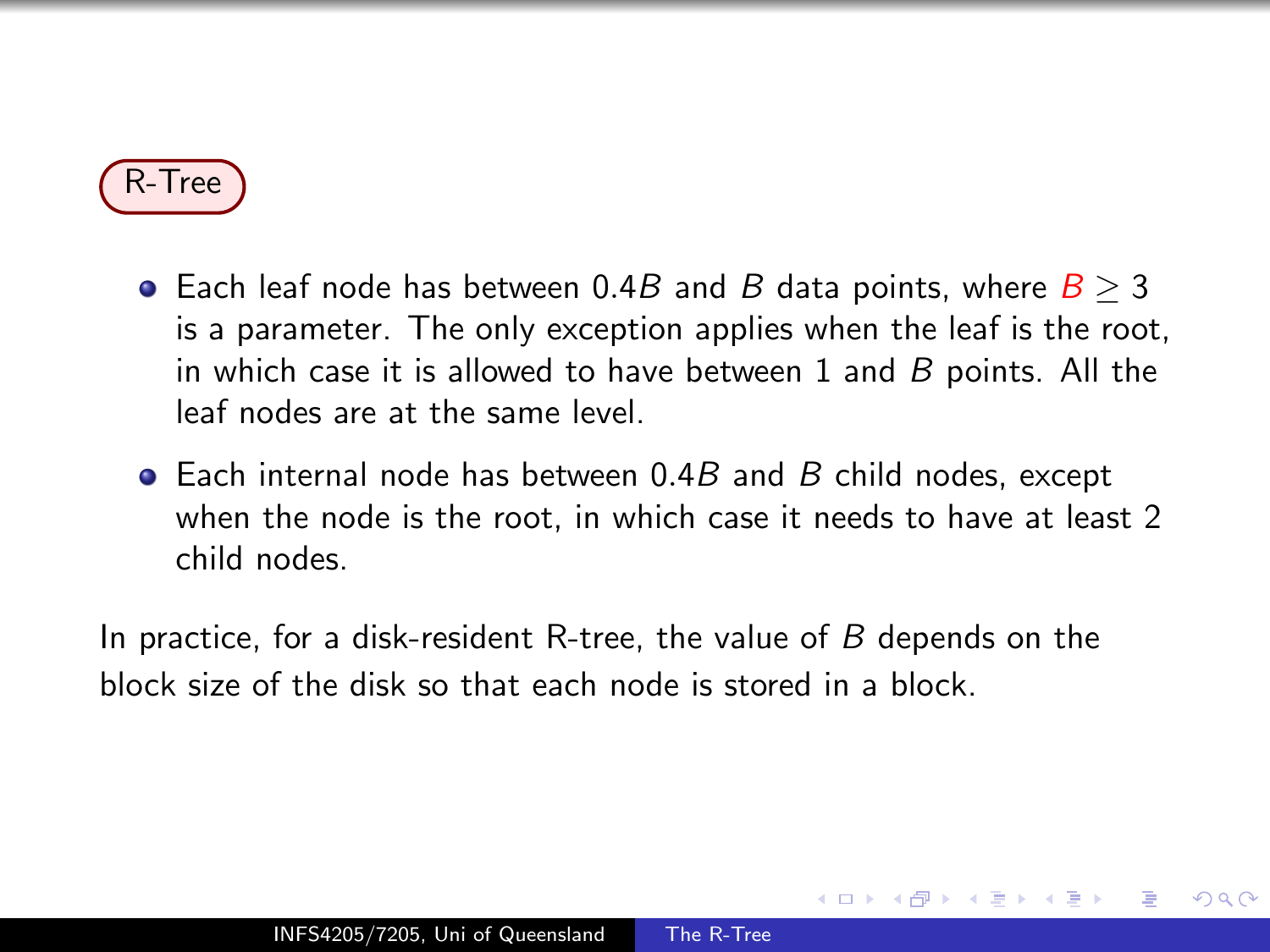

For any node  $\mu$ , denote by  $S_{\mu}$  the set of points in the subtree of  $\mu$ . Consider now u to be an internal node with child nodes  $v_1, ..., v_f$  $(f \leq B)$ . For each  $v_i$   $(i \leq f)$ , u stores the minimum bounding rectangle (MBR) of  $S_{v_i}$ , denoted as  $MBR(v_i)$ .



つくい

The above is an MBR on 7 points.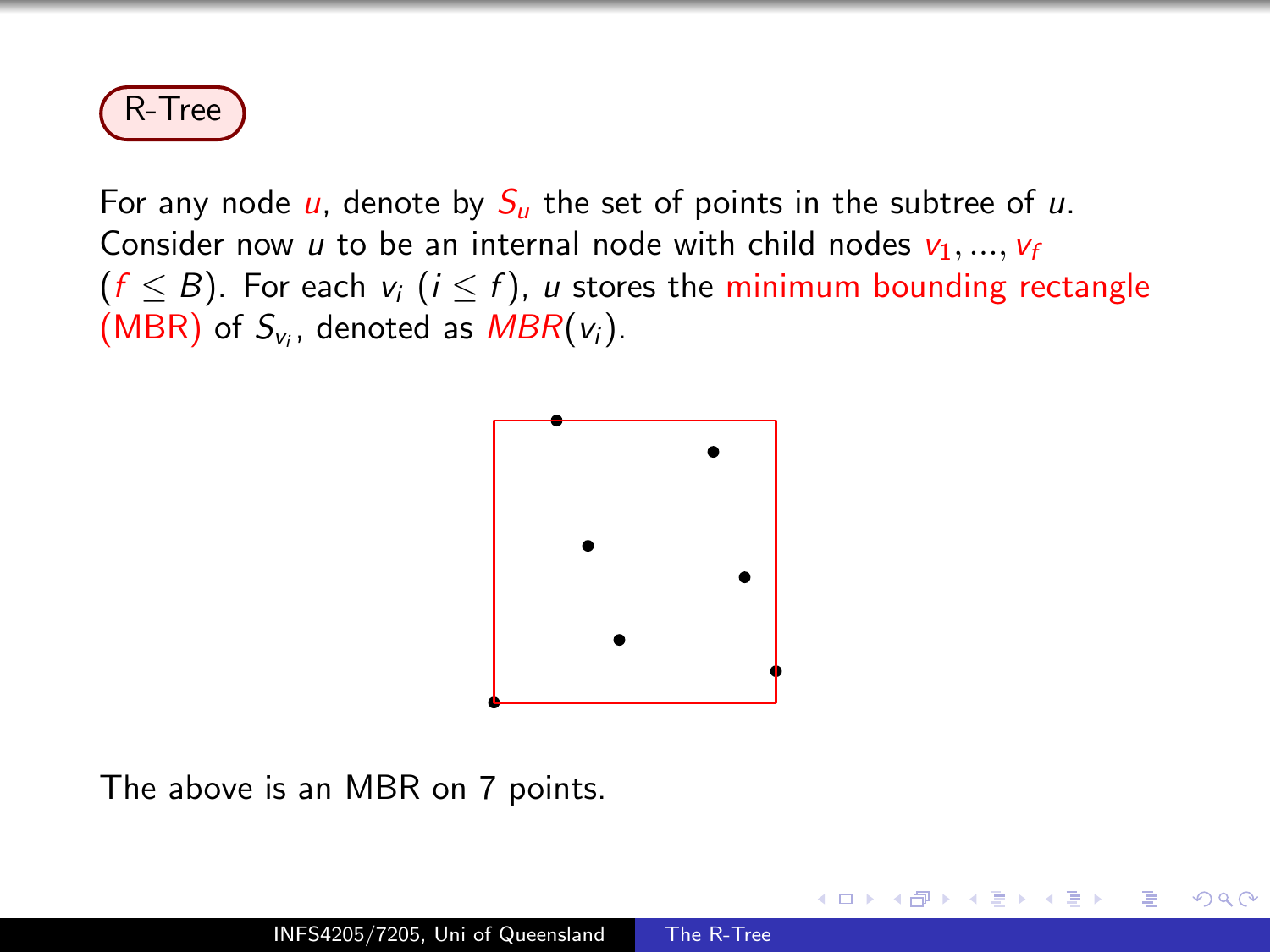

#### Assume  $B = 3$ .



メロメ メ御 メメ きょくきょう

目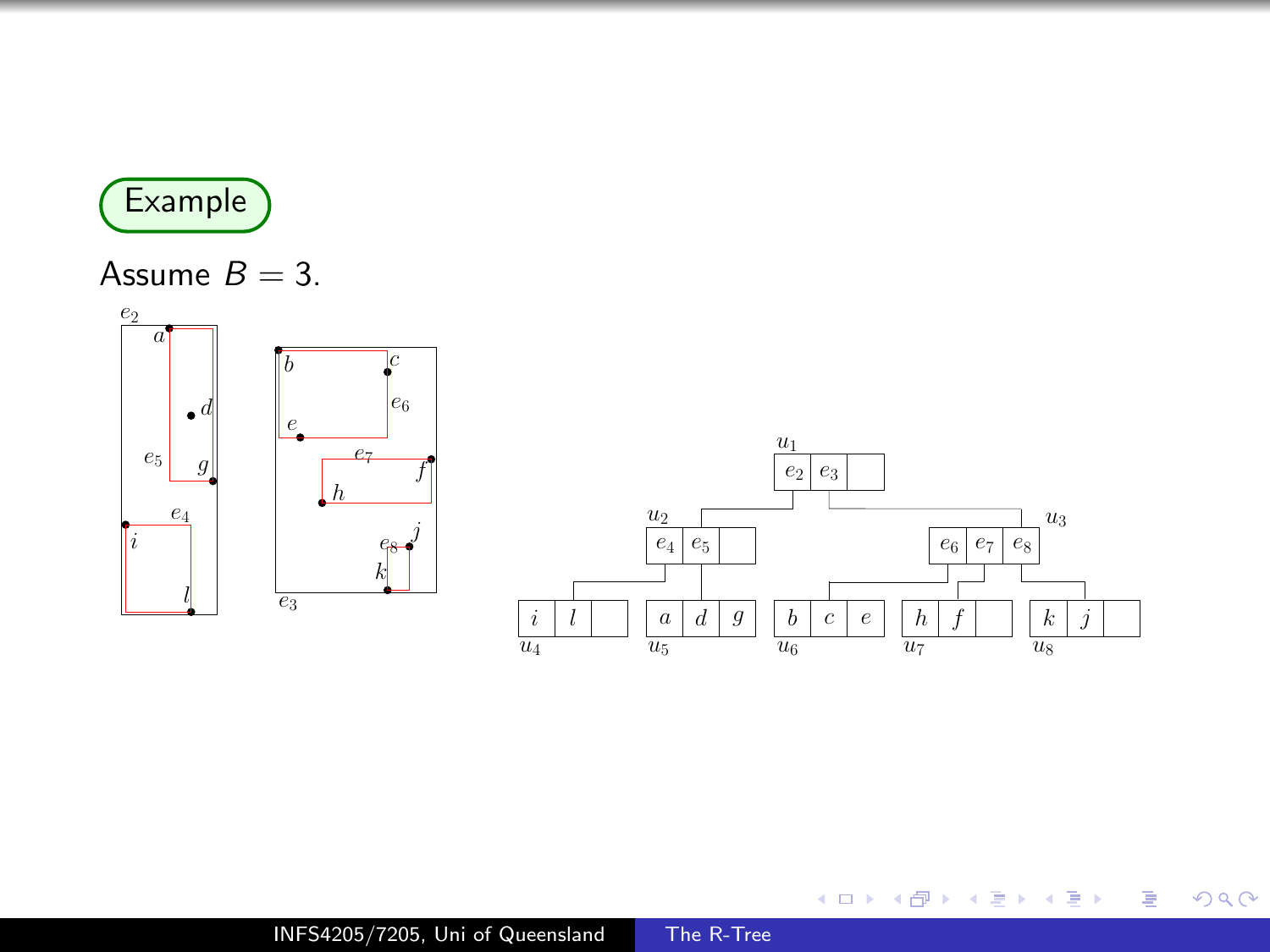Answering a Range Query

Let  $q$  be the search region of a range query. Below we give the pseudo-code of the query algorithm, which is invoked as range-query(root, q), where root is the root of the tree.

## Algorithm range-query $(u, r)$

1. if  $\mu$  is a leaf then

- 2. report all points stored at  $u$  that are covered by  $r$
- 3. else
- 4. **for** each child  $v$  of  $u$  do
- 5. if  $MBR(v)$  intersects r then
- 6. range-query $(v, r)$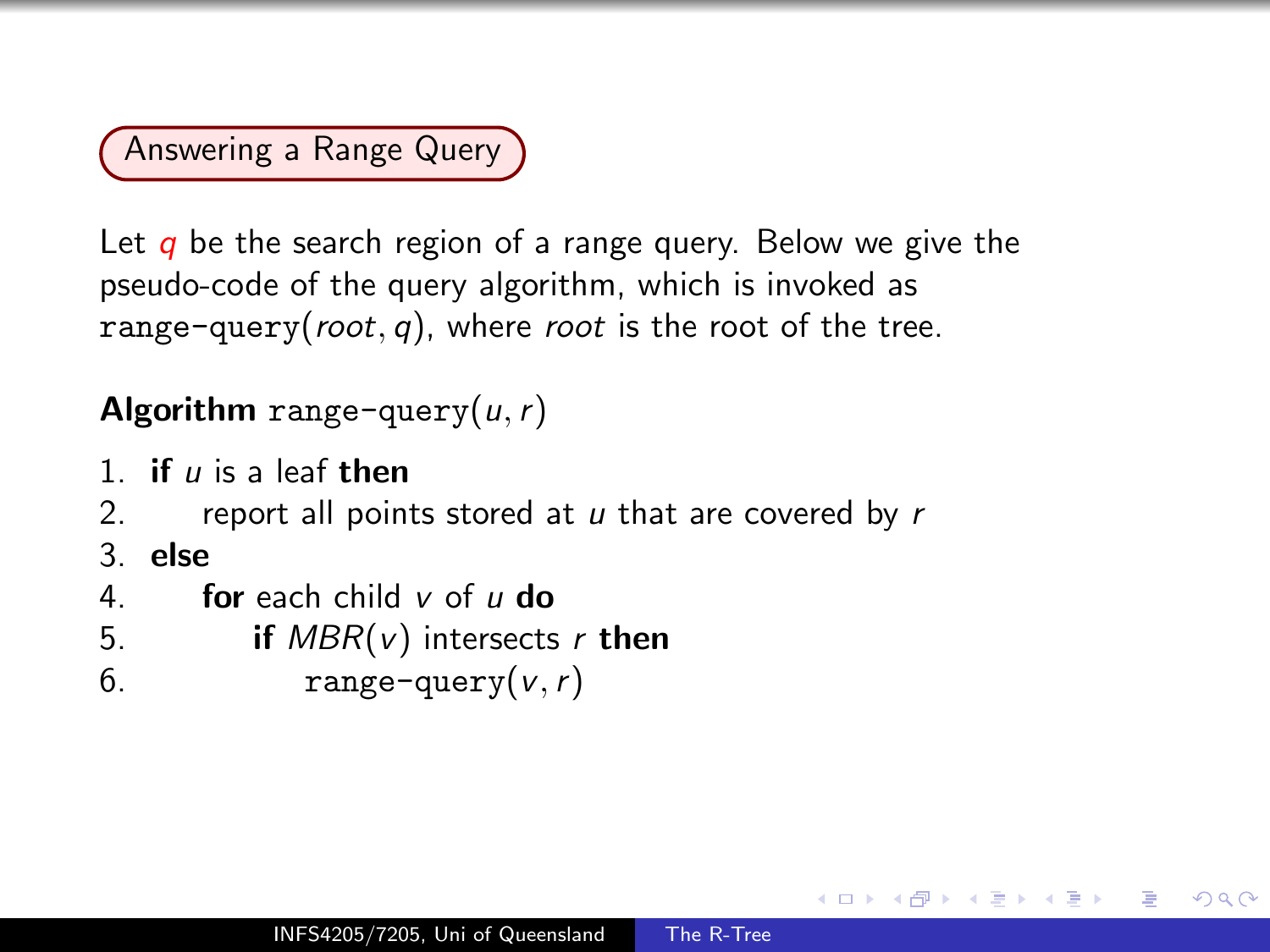

Nodes  $u_1, u_2, u_3, u_5, u_6$  are accessed to answer the query with the shaded search region.



 $\leftarrow$ 

Þ

∍  $\sim$ 

∍

 $\sim$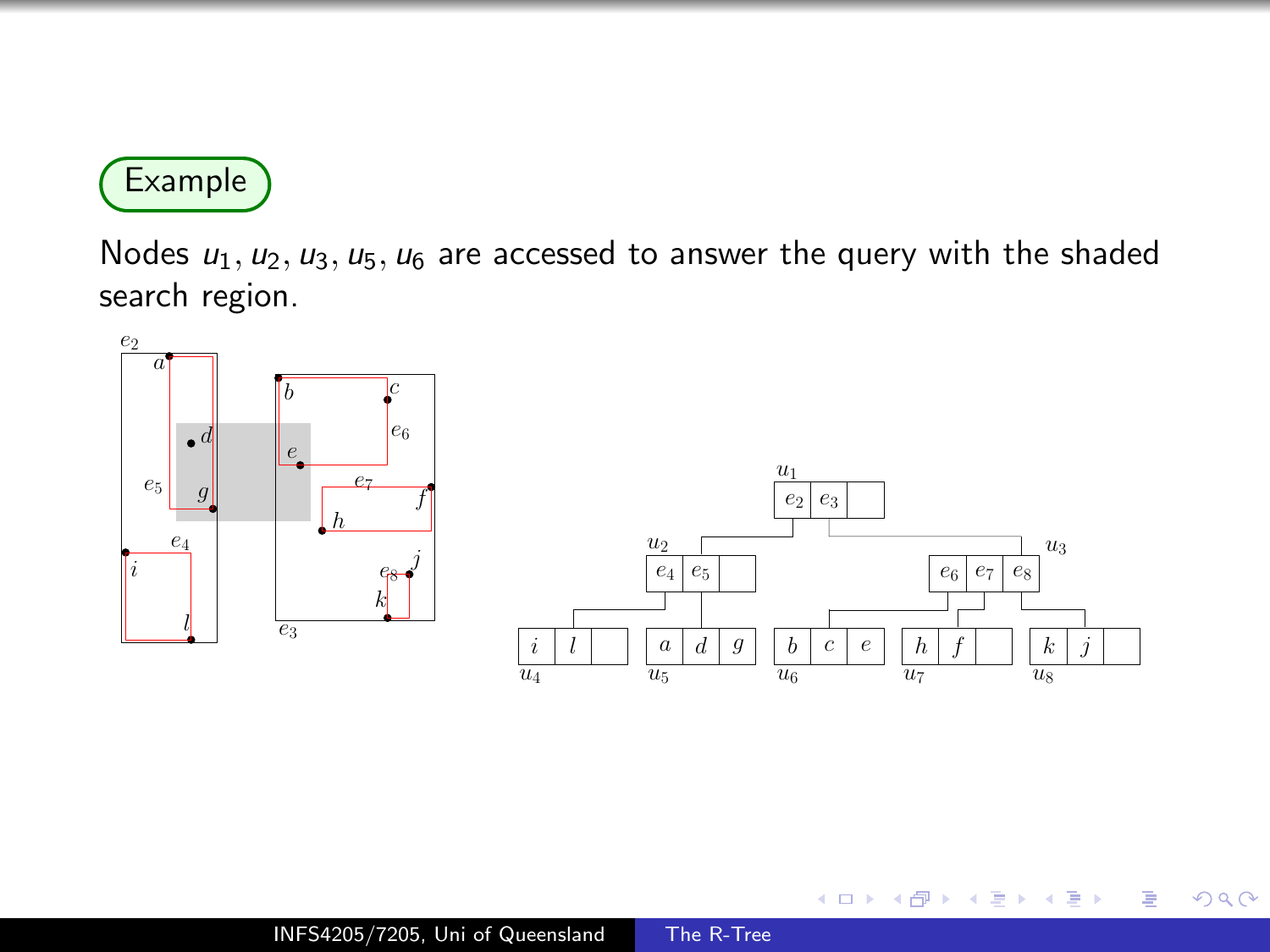R-Tree Construction Can Be "Arbitrary"

Have you wondered why the leaf nodes are created in this way? For example, is it absolutely necessary to group  $i$  and  $l$  into a leaf node?



The R-tree definition has no formal constraint whatsoever on the grouping of data into nodes (unlike B-trees), but some R-trees have poorer performance than others; see the next slide.

 $\Omega$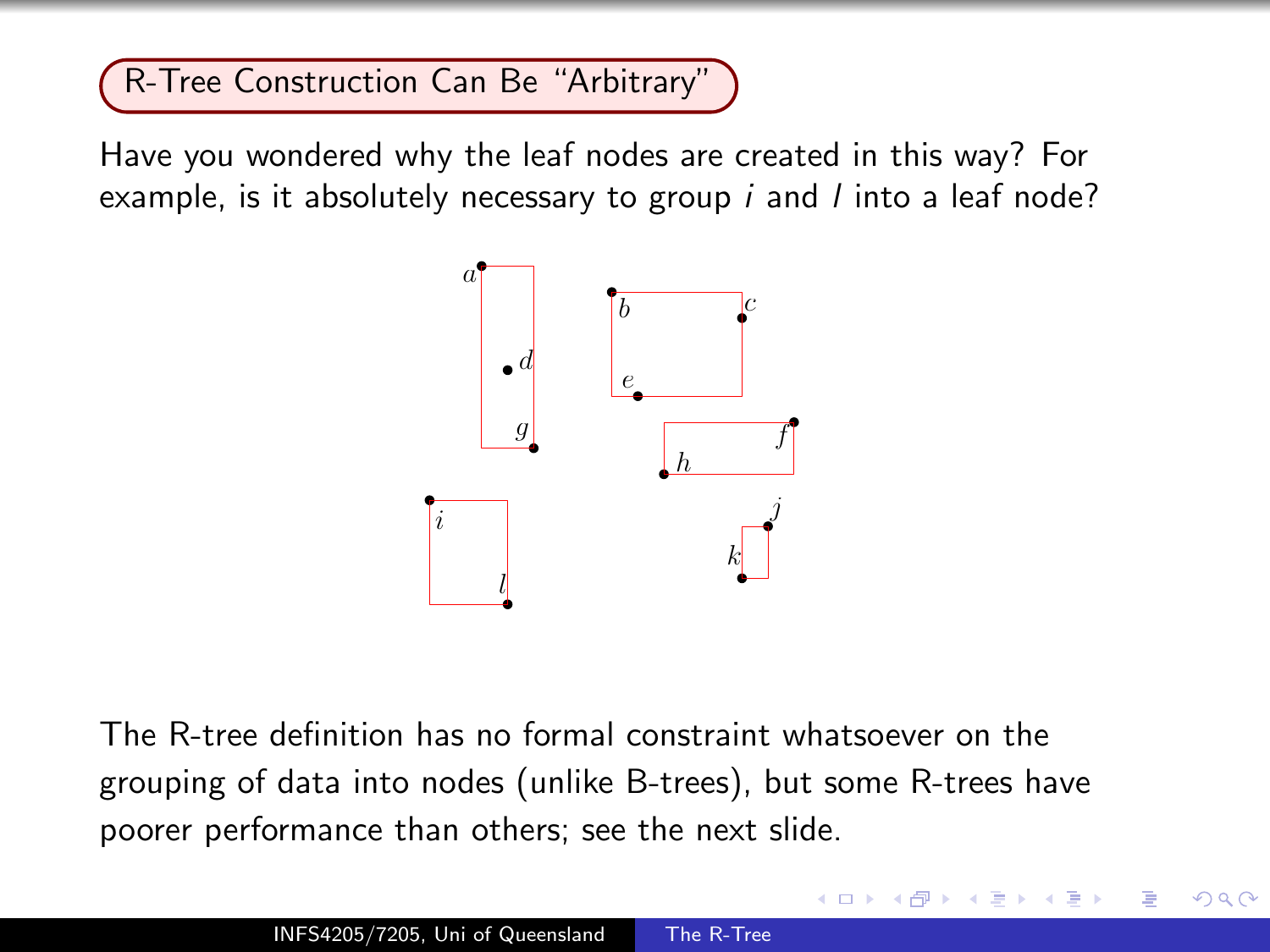R-Tree Construction Can Be "Arbitrary"

Is this a good R-tree?



目

э  $\rightarrow$ 

4 0 8

伺  $\sim$ ∍

 $\mathcal{A}$  $\sim$  $\mathcal{A}$ 

 $\mathcal{A}$ 

 $299$ 

Implication?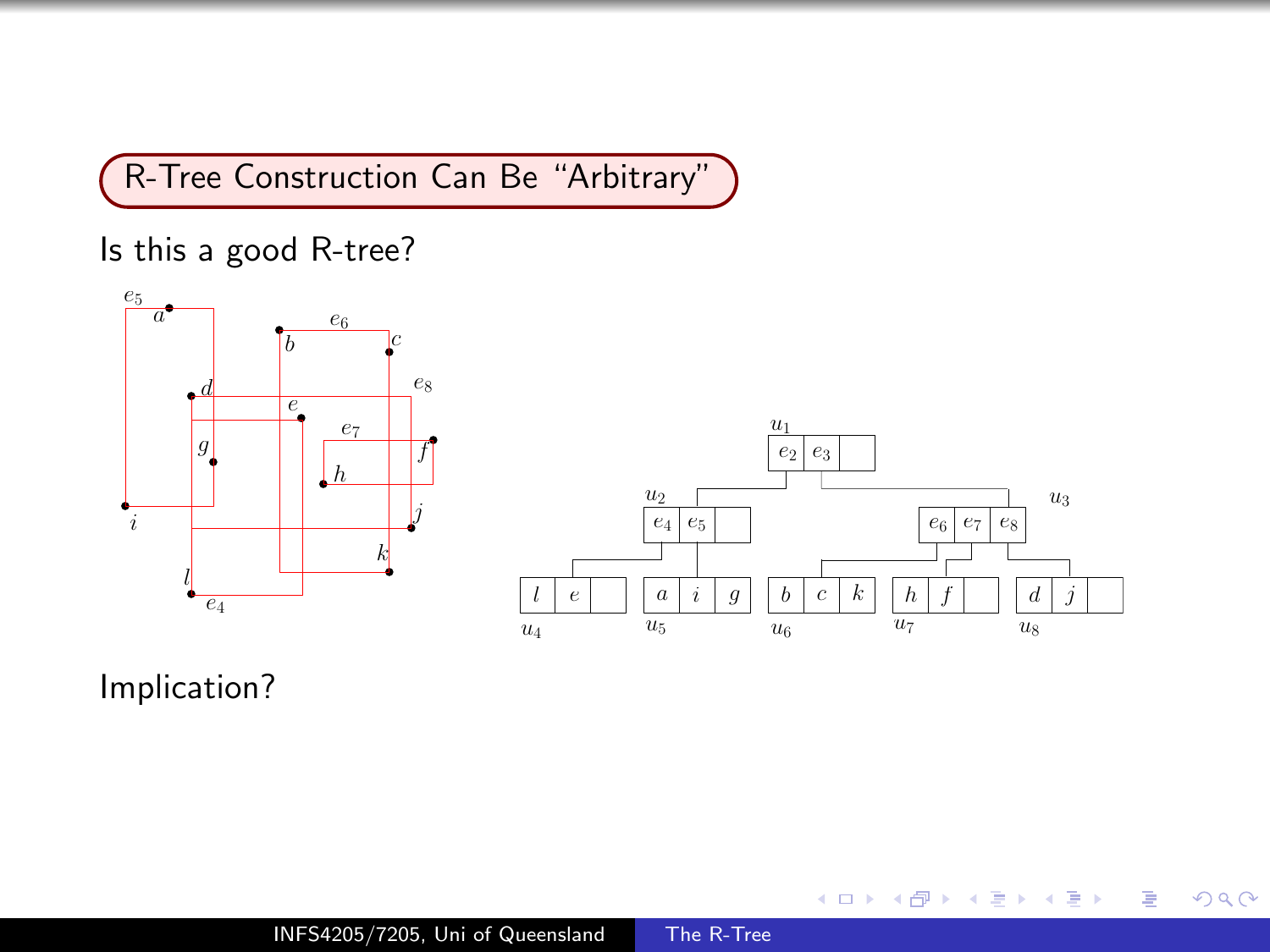R-Tree Construction: A Common Principle

In general, the construction algorithm of the R-tree aims at minimizing the perimeter sum of all the MBRs.

For example, the left tree has a smaller perimeter sum than the right one.



つくい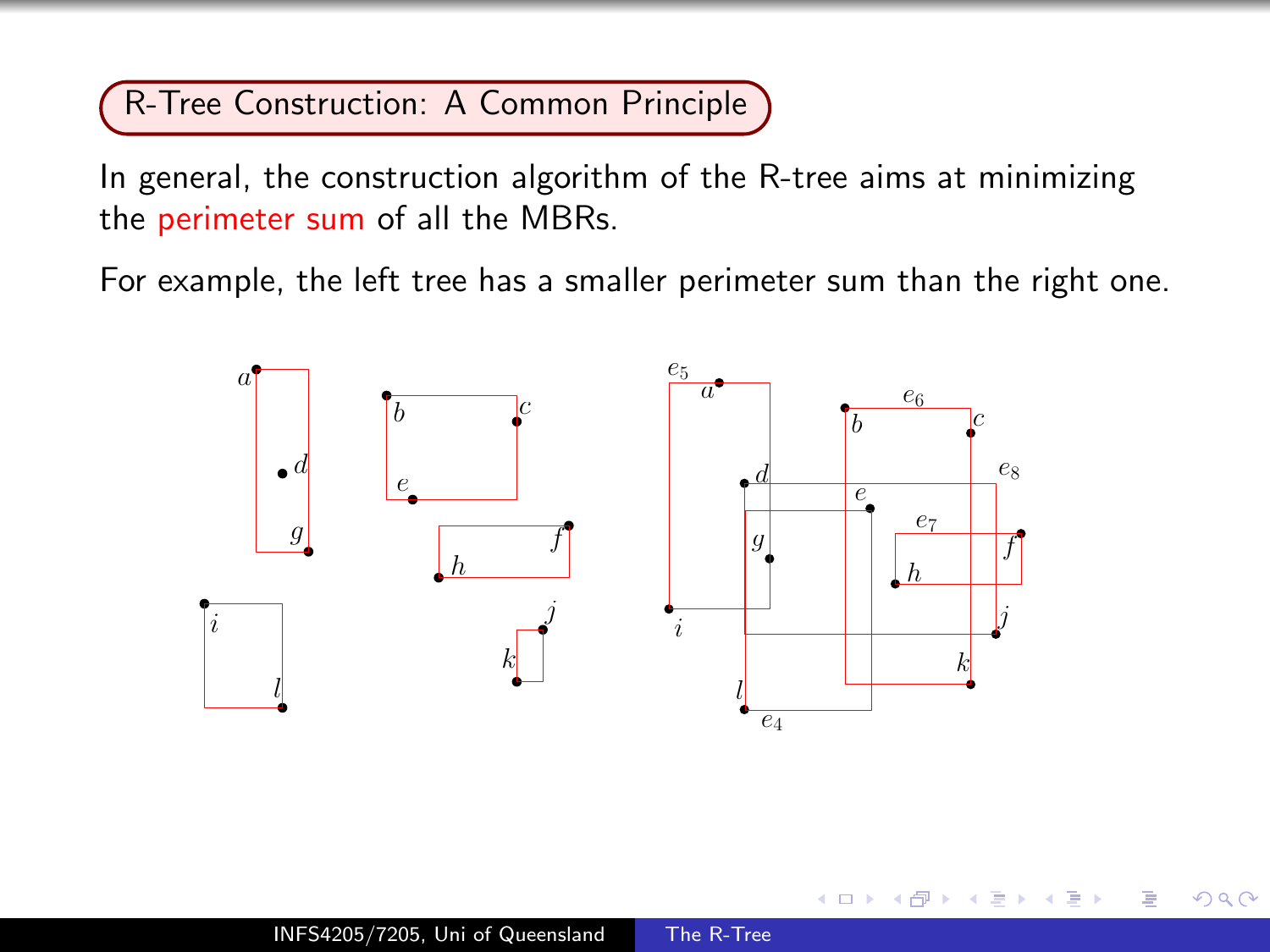R-Tree Construction: A Common Principle

Why not minimize the area?

A rectangle with a smaller perimeter usually has a smaller area, but not the vice versa. Later in the course, we will see an analysis that formally validates this intuition.





つくへ

The above two rectangles have the same area.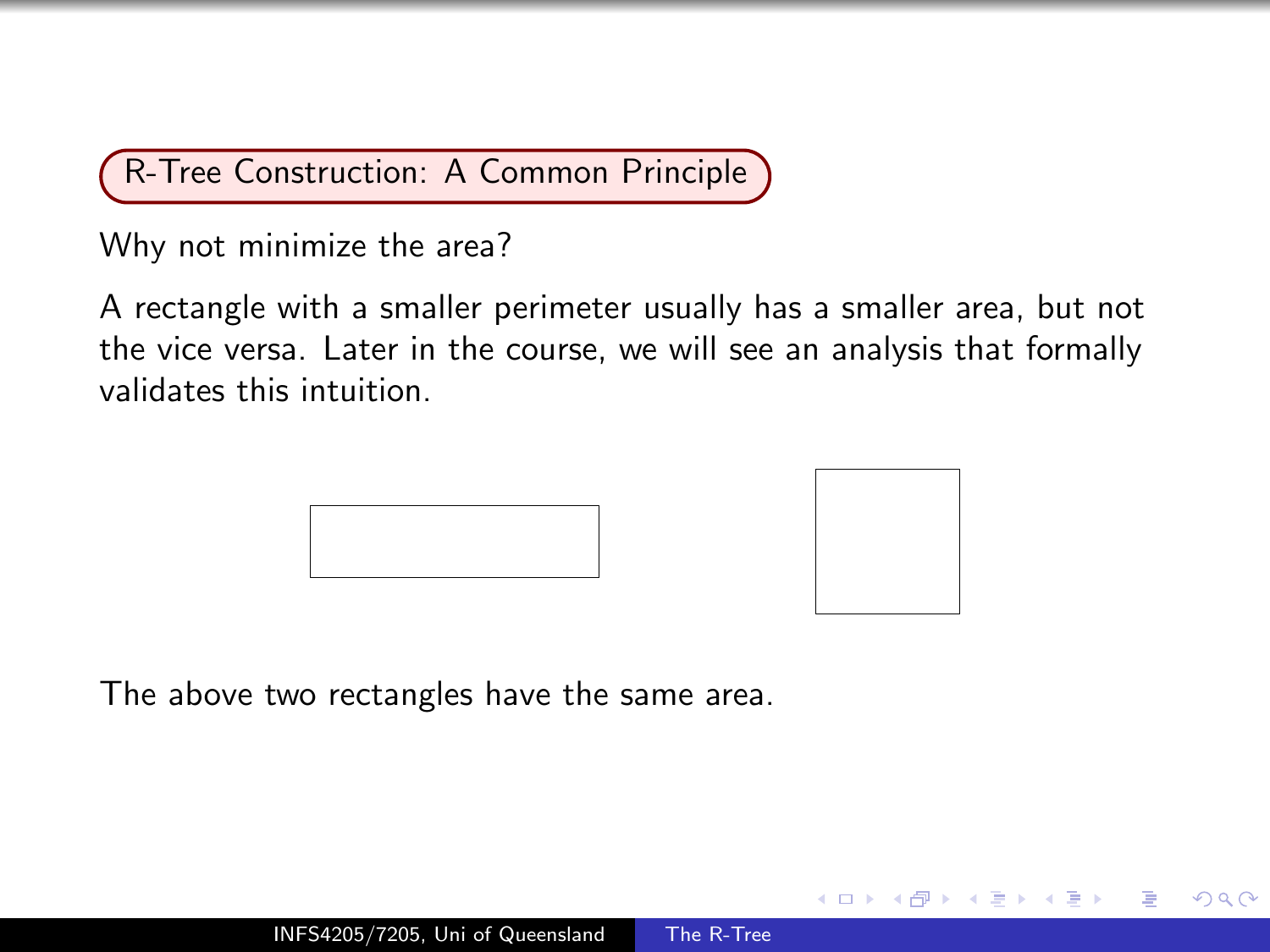

Let  $p$  be the point being inserted. The pseudo-code below should is invoked as insert( $root$ , p), where root is the root of the tree.

Algorithm insert $(u, p)$ 

- 1. if  $\mu$  is a leaf node then
- 2. add  $p$  to  $u$
- 3. **if**  $\mu$  overflows then
	- /\* namely, u has  $B + 1$  points \*/
- 4. handle-overflow $(u)$
- 5. else
- 6.  $v \leftarrow \text{choose-subtree}(u, p)$

/\* which subtree under u should we insert p into?  $*/$ 

 $200$ 

7. insert $(v, p)$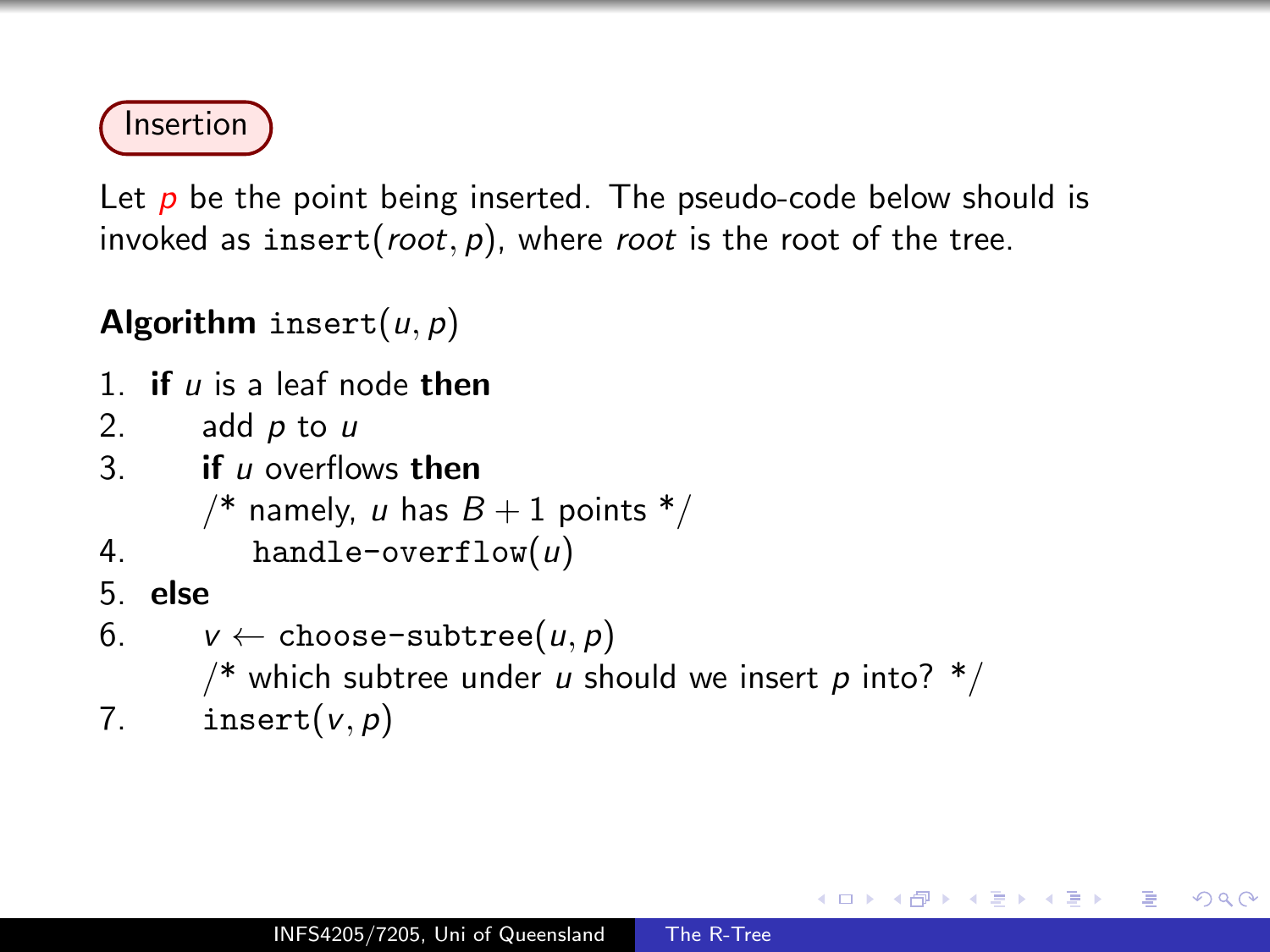

Which MBR would you insert  $p$  into?



つくい

Algorithm choose-subtree( $u, p$ )

1. return the child whose MBR requires the minimum increase in perimeter to cover p. break ties by favoring the smallest MBR.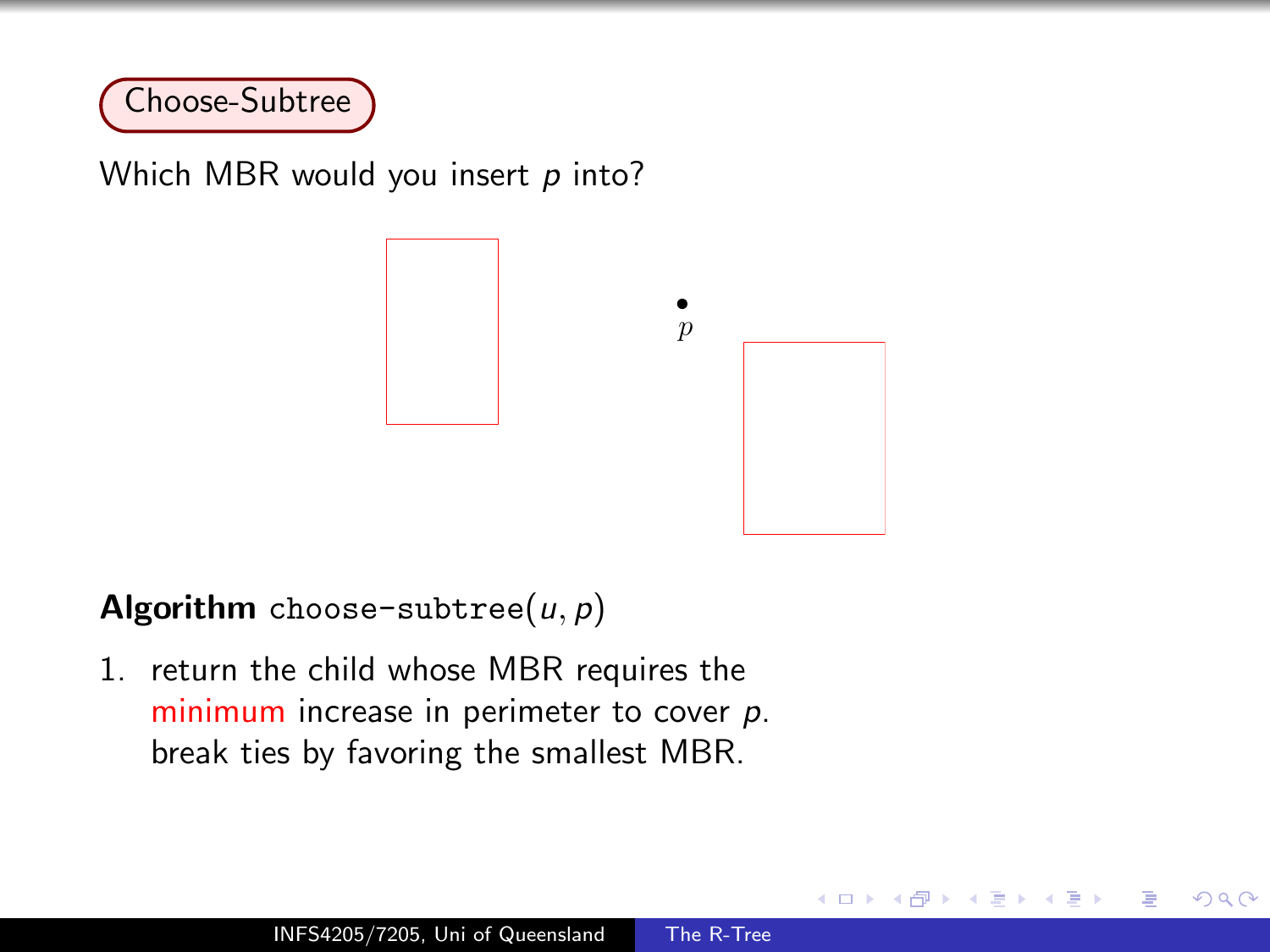# Overflow Handling

Algorithm handle-overflow $(u)$ 

- 1.  $split(u)$  into u and u'
- 2. if  $\mu$  is the root then
- 3. create a new root with  $u$  and  $u'$  as its child nodes

4. else

- 5.  $w \leftarrow$  the parent of u
- 6. update  $MBR(u)$  in w
- 7.  $\qquad$  add  $u'$  as a child of  $w$
- 8 **if** w overflows then
- 9. handle-overflow $(w)$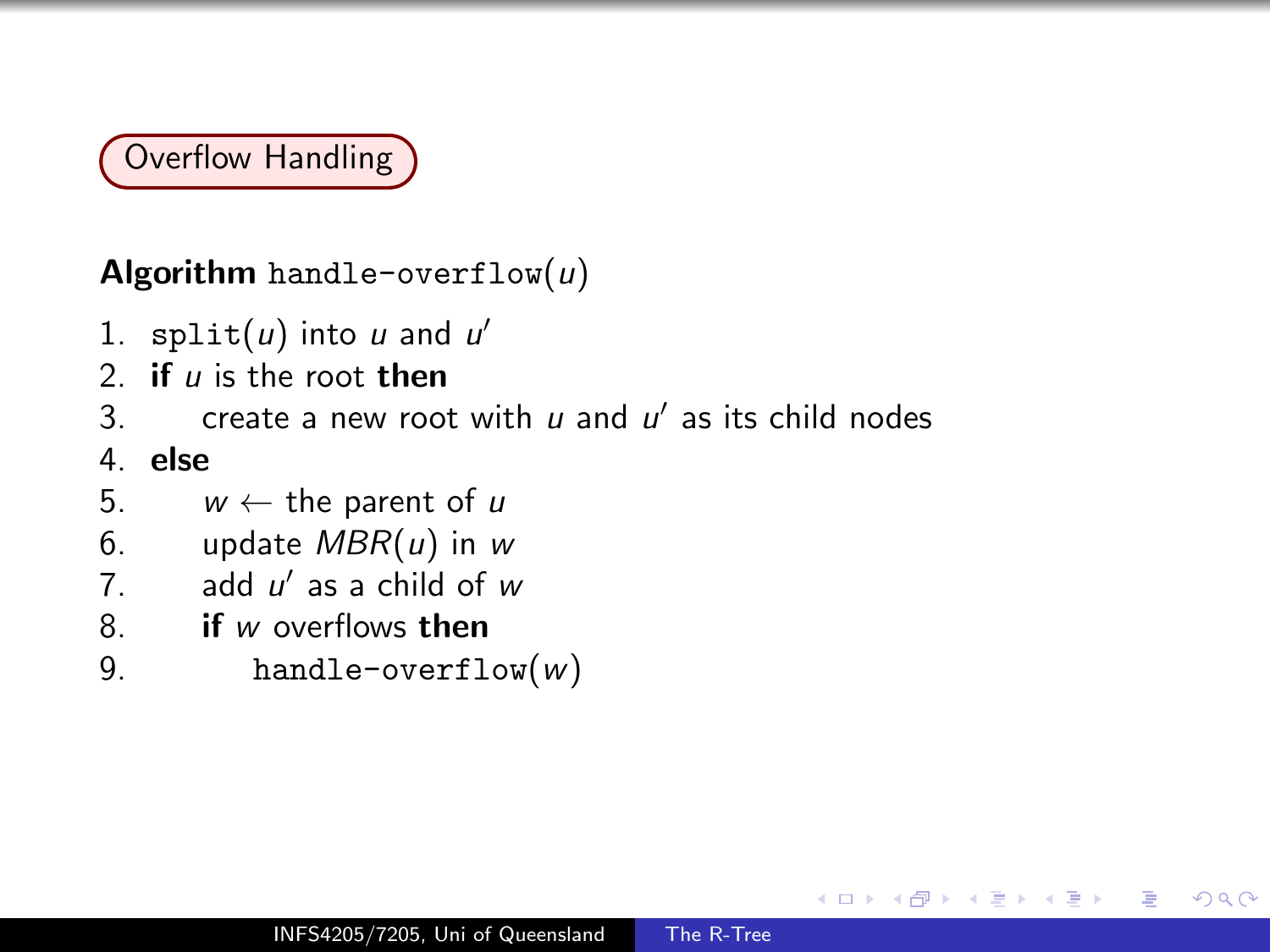

Essentially we are dealing with the following problem:

Let S be a set of  $B + 1$  points. Divide S into two disjoint sets  $S_1$ and  $S_2$  to minimize the perimeter sum of  $MBR(S_1)$  and  $MBR(S_2)$ , subject to the condition that  $|S_1| \geq 0.4B$  and  $|S_2| \geq 0.4B$ .

Example

The left split is better:



つくい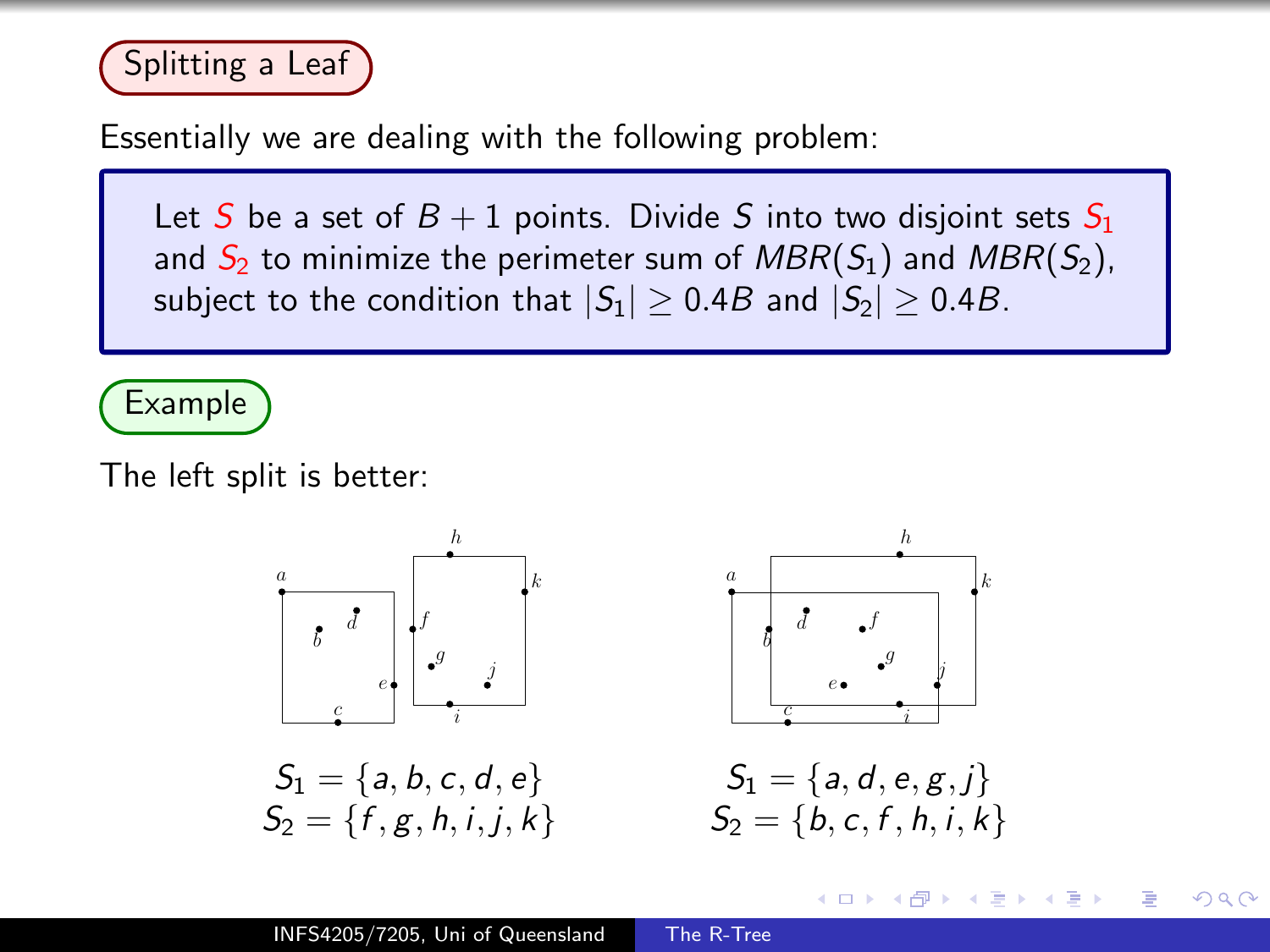## Splitting a Leaf Node

Let  $m = |S|$ . In 2D space, the leaf-split problem can be solved in  $O(m^5)$ time, noticing that each MBR is determined by 4 points.

This, however, is too expensive. In practice, heuristics are used to accelerate the process, but there is no guarantee that we can find the best split — typical "trading quality for efficiency".

The next slide explains how.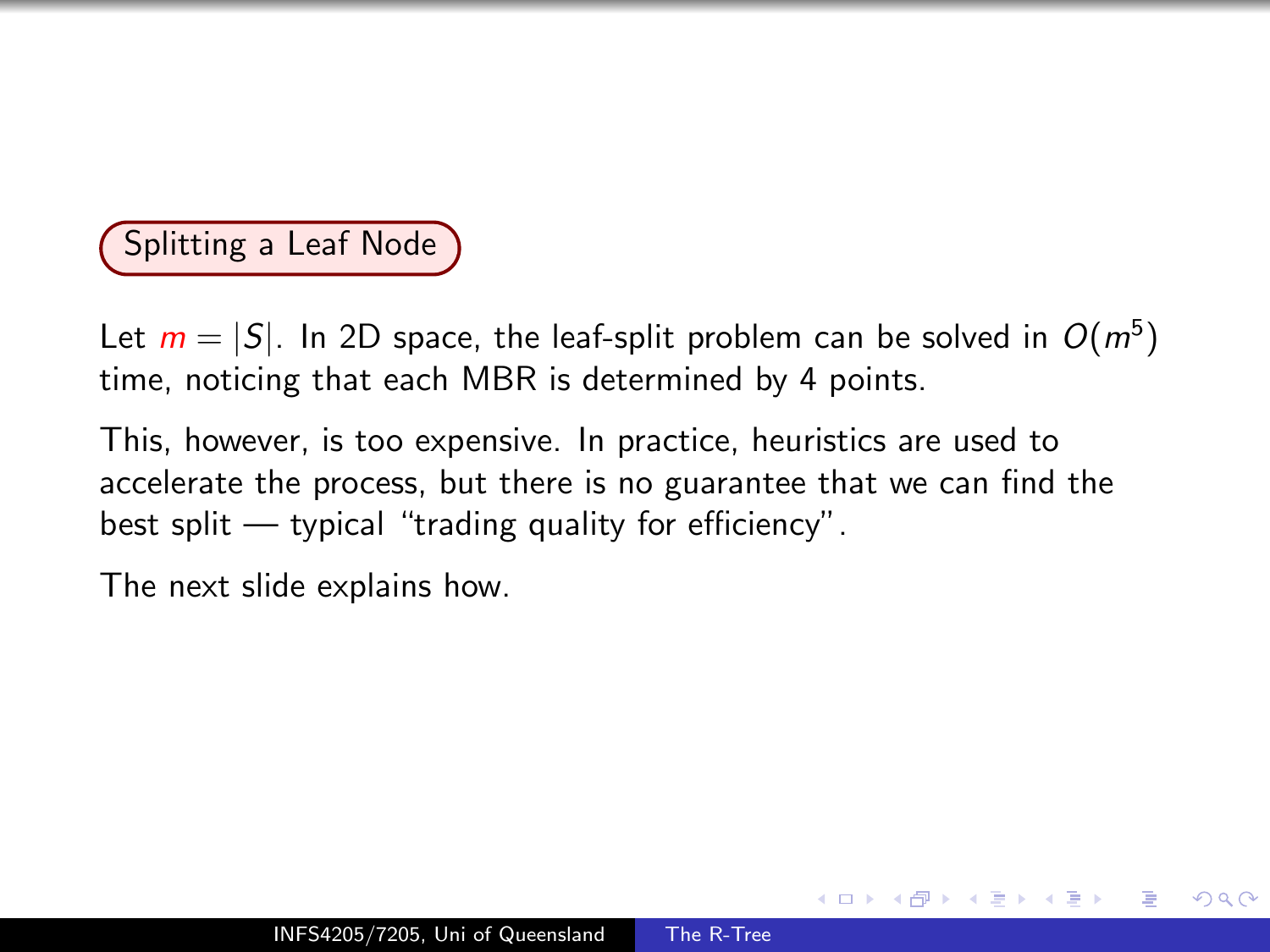Splitting a Leaf Node

## Algorithm  $split(u)$

- 1.  $m =$  the number of points in u
- 2. sort the points of  $u$  on x-dimension

3. for  $i = [0.4B]$  to  $m - [0.4B]$ 

- 4.  $S_1 \leftarrow$  the set of the first *i* points in the list<br>5.  $S_2 \leftarrow$  the set of the other *i* points in the list
- $S_2 \leftarrow$  the set of the other *i* points in the list
- 6. calculate the perimeter sum of  $MBR(S_1)$  and  $MBR(S_2)$ ; record it if this is the best split so far

つくへ

- 7. Repeat Lines 2-6 with respect to y-dimension
- 8. return the best split found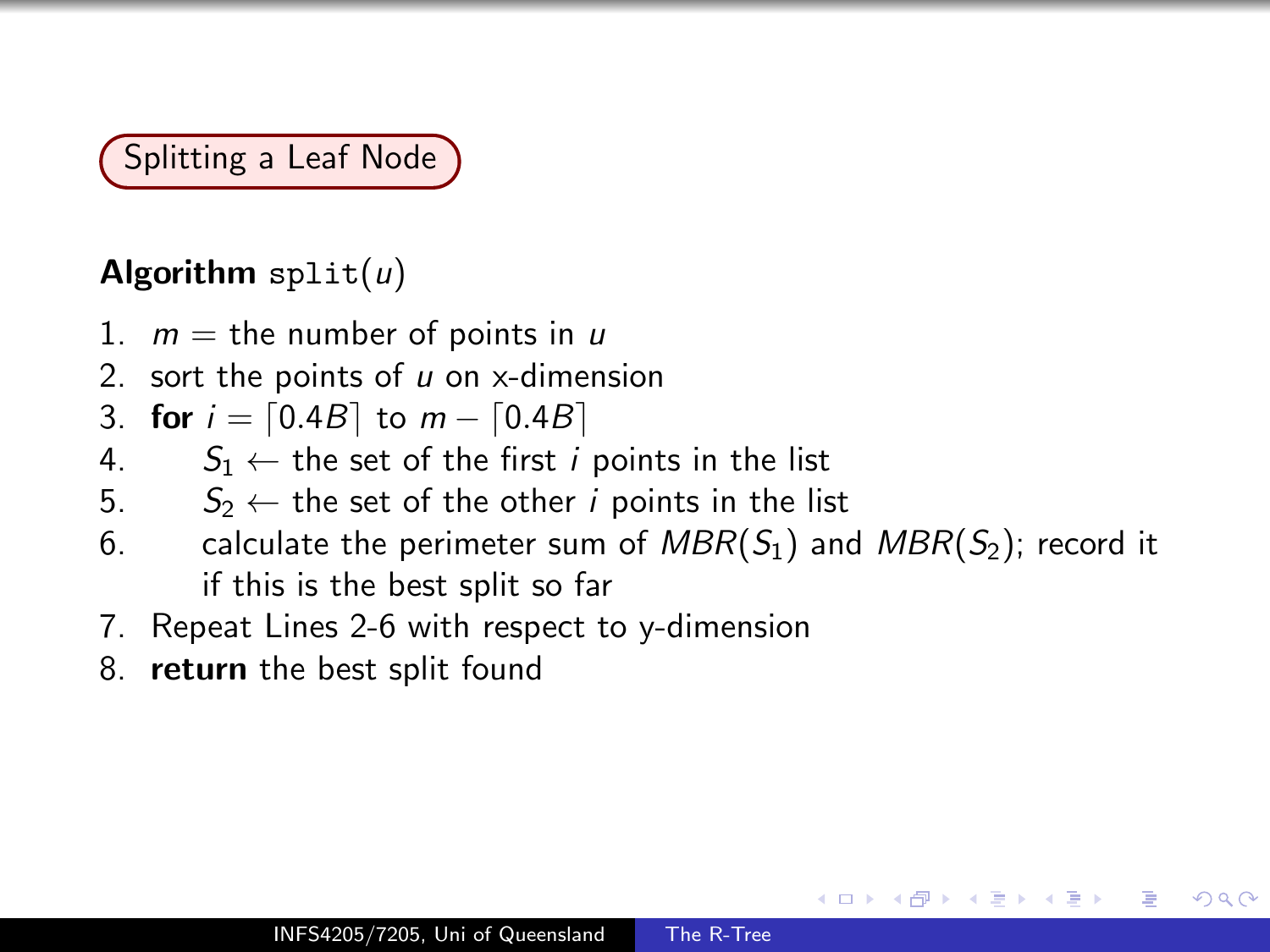



There are 3 possible splits along the x-dimension. Remember that each node must have at least  $0.4B = 4$  points (here  $B = 10$ ).

 $\Omega$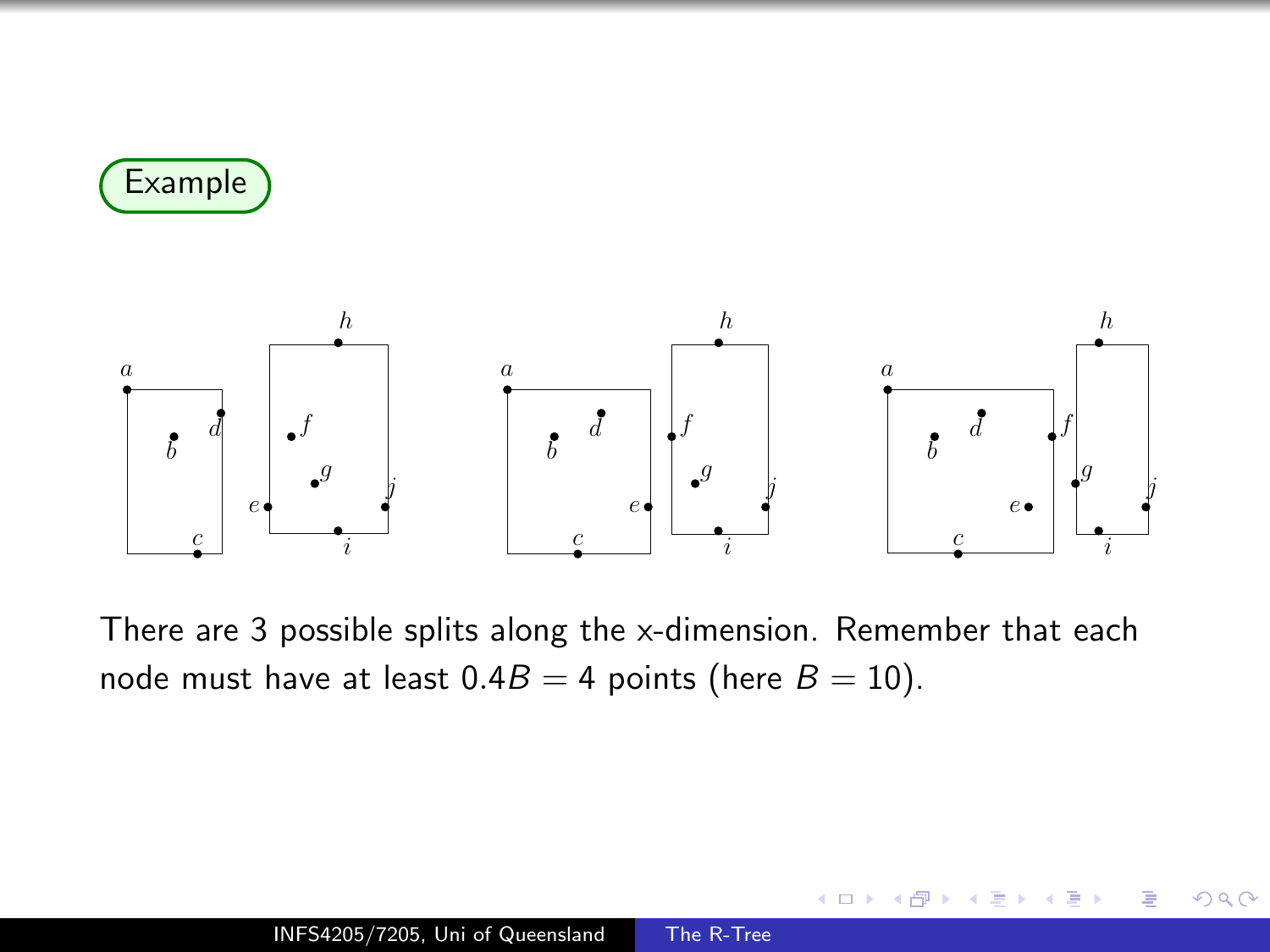#### Think:

- $\bullet$  How to implement the algorithm in  $O(n \log n)$  time?
- Find a counter-example where the algorithm does not give an optimal split.
- We have discussed only the 2D case. How to extend the algorithm to dimensionality  $d \geq 3$ ?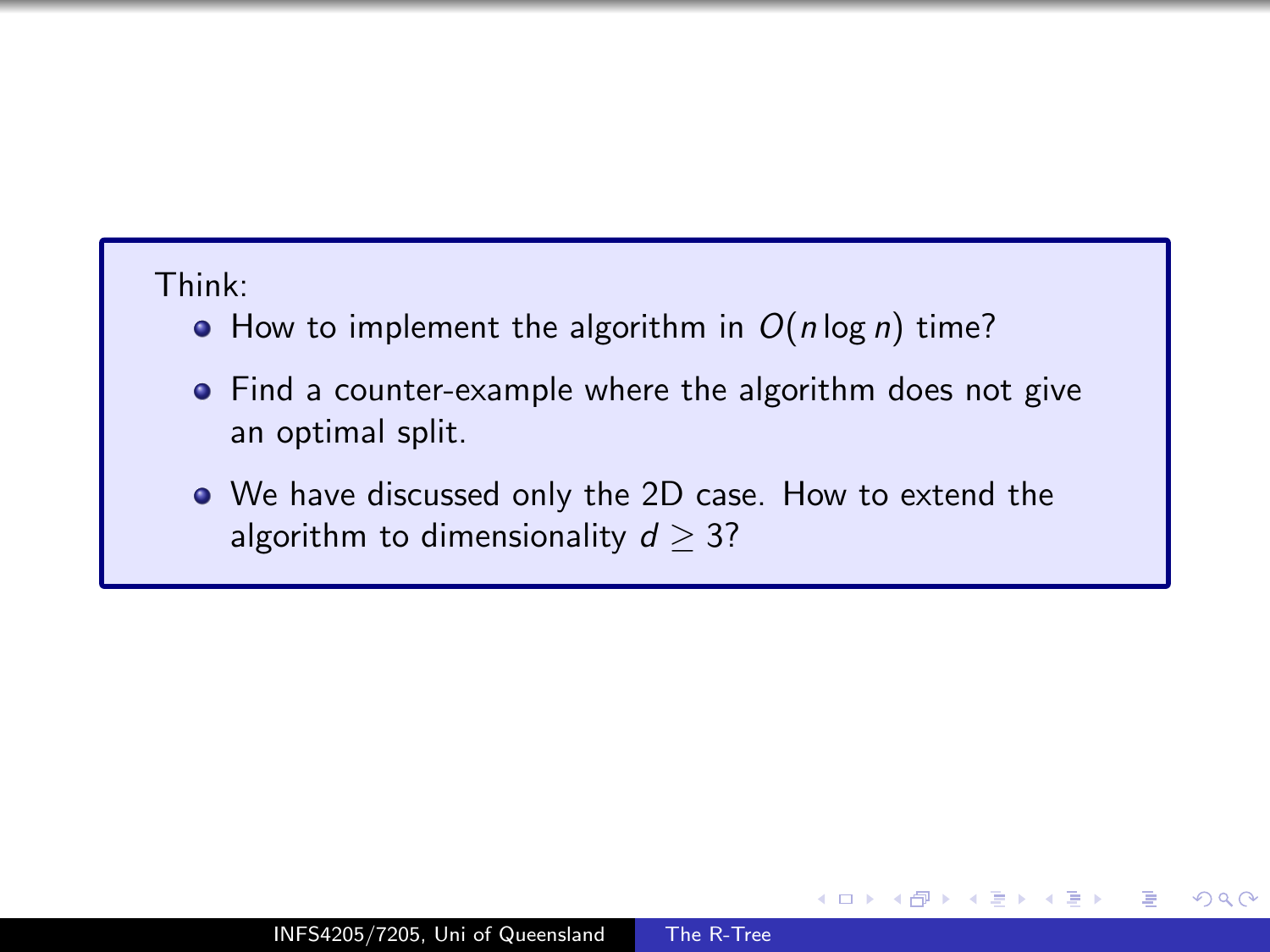#### Splitting an Internal Node

Let S be a set of  $B+1$  rectangles. Divide S into two disjoint sets  $S_1$ and  $S_2$  to minimize the perimeter sum of  $MBR(S_1)$  and  $MBR(S_2)$ , subject to the condition that  $|S_1| \ge 0.4B$  and  $|S_2| \ge 0.4B$ .

つくへ

Once again, we will settle for an algorithm that is fast but does not always return an optimal split.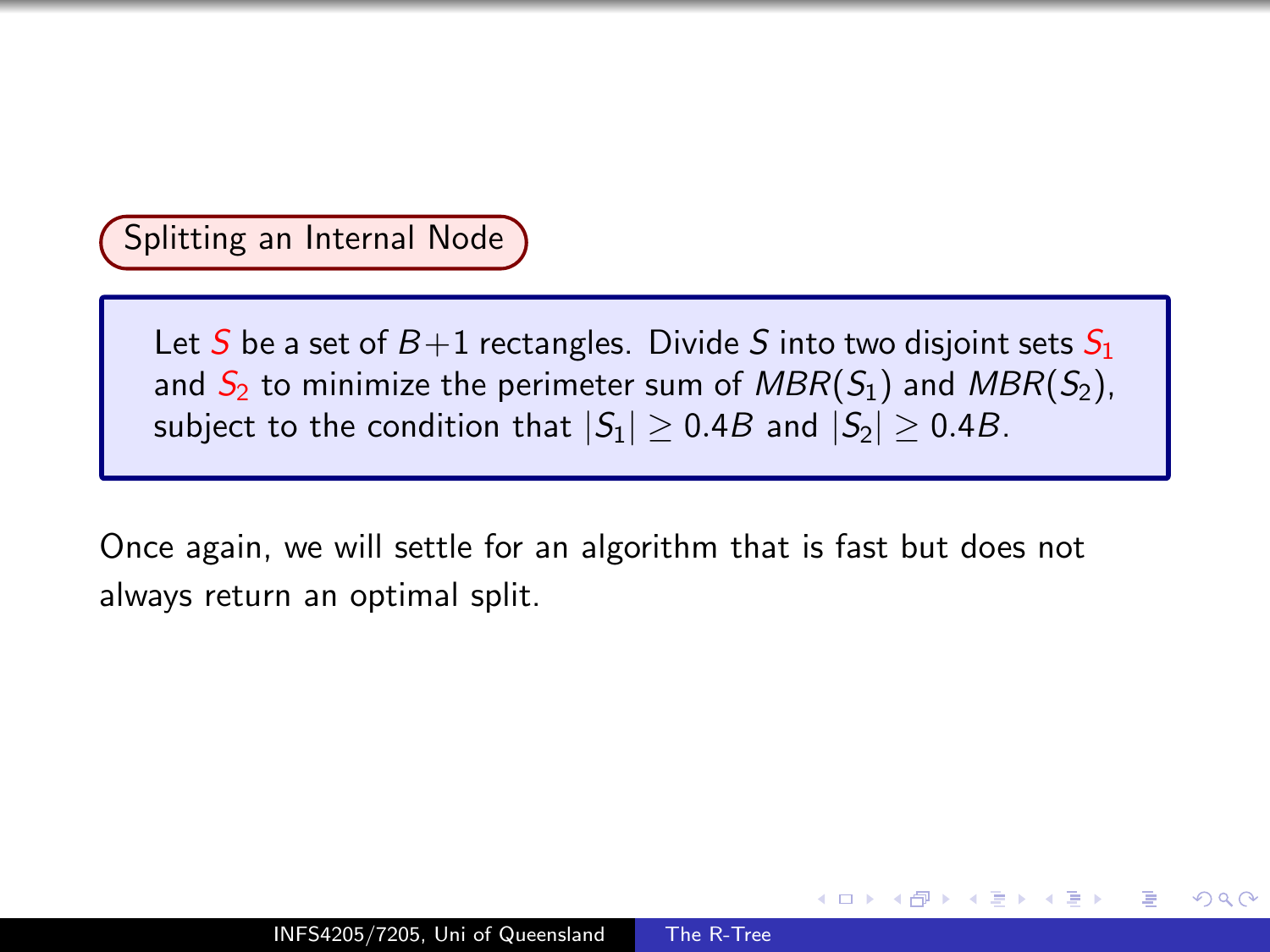Splitting an Internal Node

# Algorithm  $split(u)$

 $/* u$  is an internal node  $*/$ 

- 1.  $m =$  the number of points in u
- 2. sort the rectangles in  $u$  by their left boundaries on the x-dimension

3. for  $i = [0.4B]$  to  $m - [0.4B]$ 

- 4.  $S_1 \leftarrow$  the set of the first *i* rectangles in the list
- 5.  $S_2 \leftarrow$  the set of the other *i* rectangles in the list
- 6. calculate the perimeter sum of  $MBR(S_1)$  and  $MBR(S_2)$ ; record it if this is the best split so far
- 7. Repeat Lines 2-6 with respect to the right boundaries on the x-dimension

- 8. Repeat Lines 2-7 w.r.t. the y-dimension
- 9. return the best split found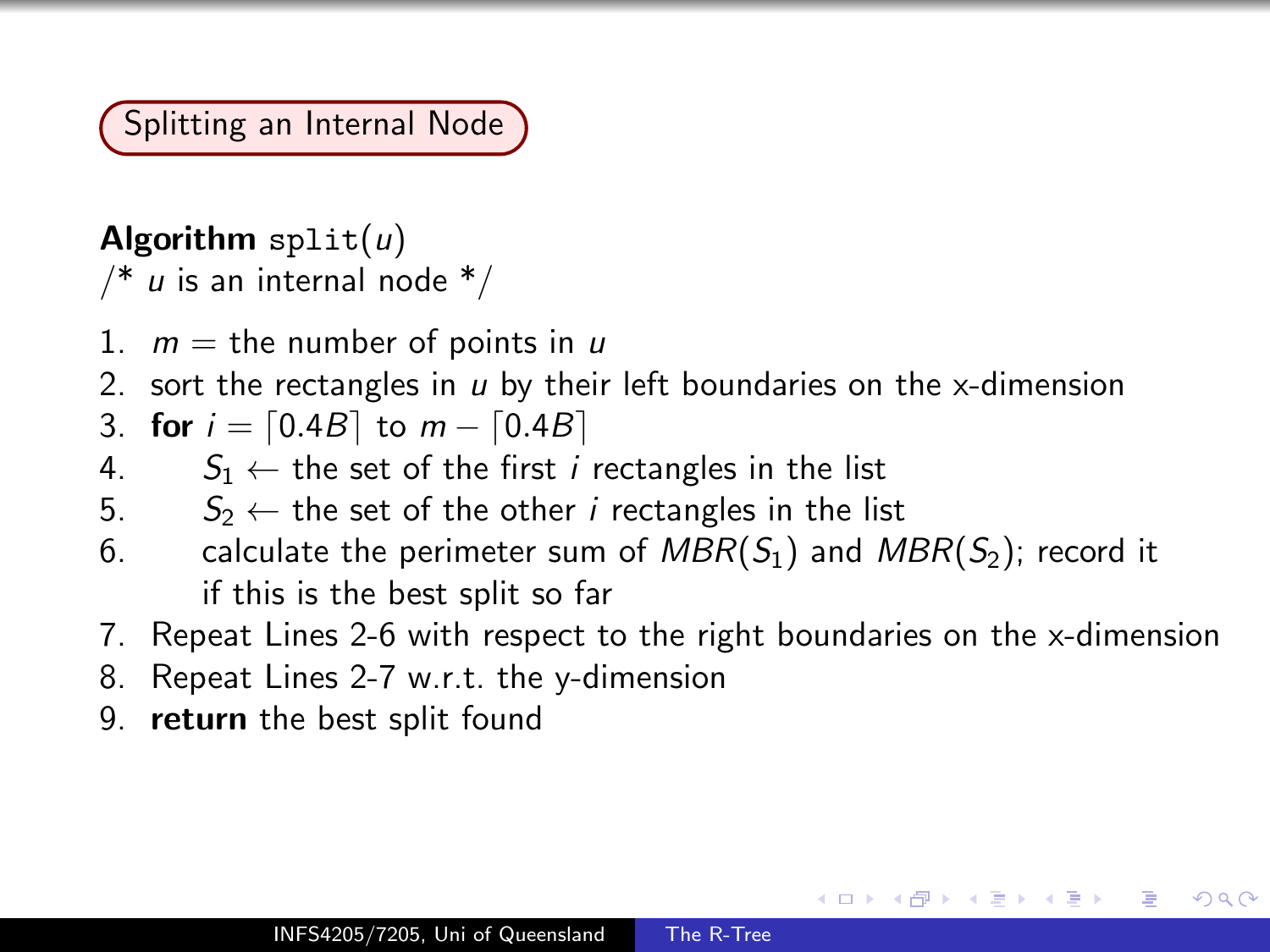



There are 3 possible splits w.r.t. the left boundaries on the x-dimension. Remember that each node must have at least  $0.4B = 4$  points (here  $B = 10$ ).

 $QQ$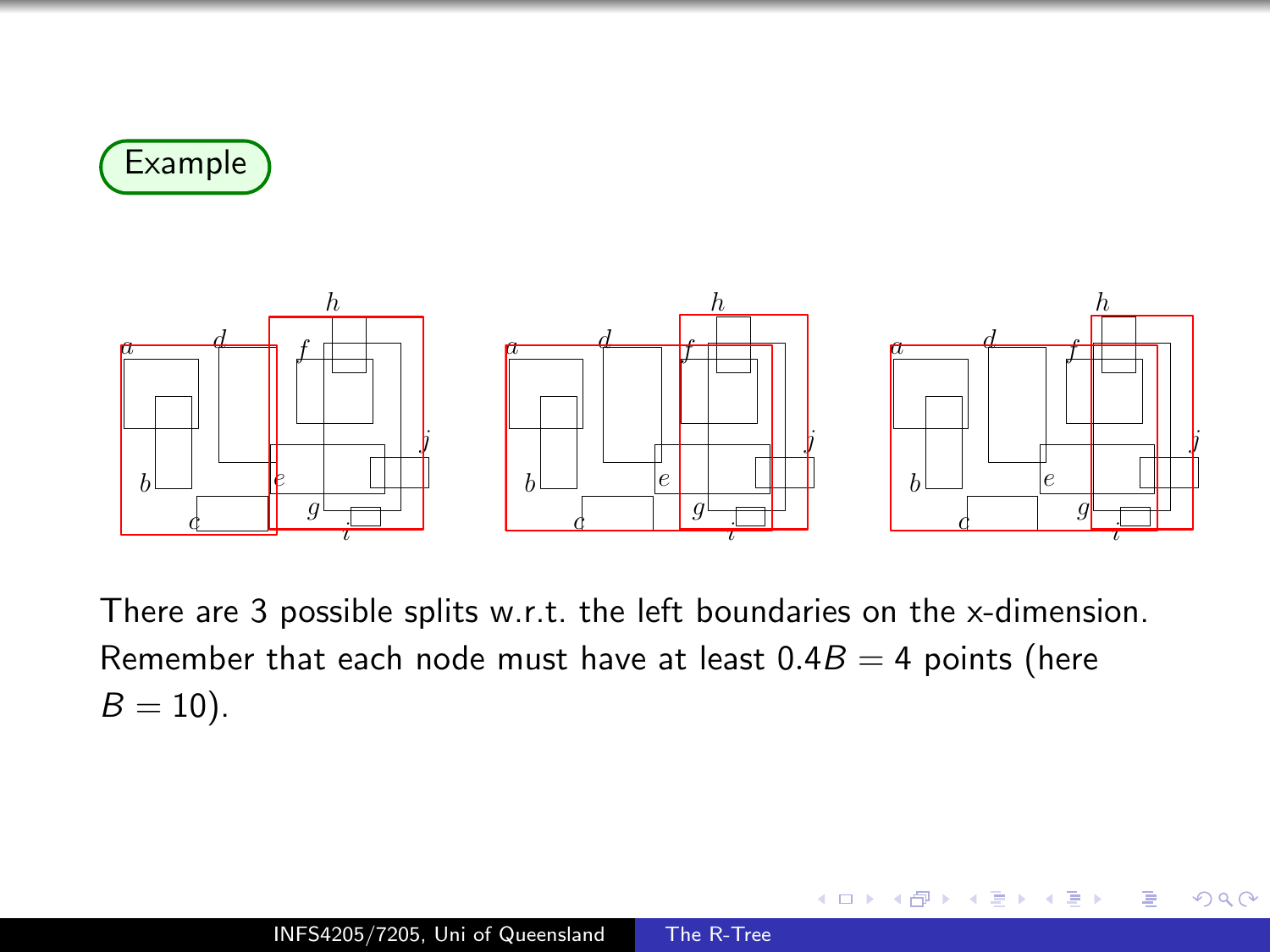#### Insertion Example

Assume that we want to insert the white point  $m$ . By applying choose-subtree twice, we reach the leaf node  $u_6$  that should accommodate m. The node overflows after incorporating m (recall  $B = 3$ ).

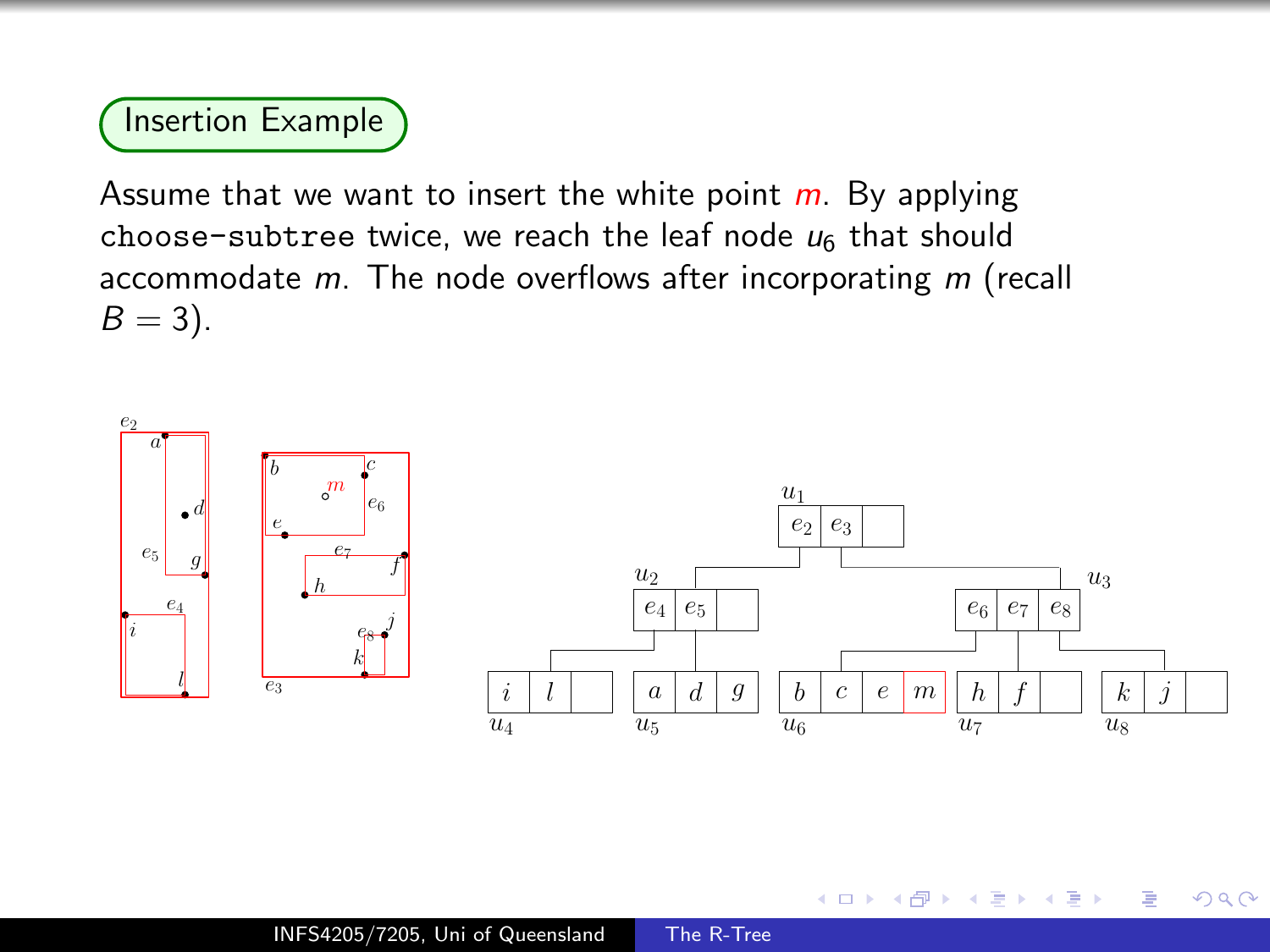Insertion Example

Node  $u_6$  splits, generating  $u_9$ . Adding  $u_9$  as a child of  $u_3$  causes  $u_3$  to overflow.



 $\leftarrow$ 

∍

**B** 

 $\sim$ 

∍

**B** 

 $299$ 

э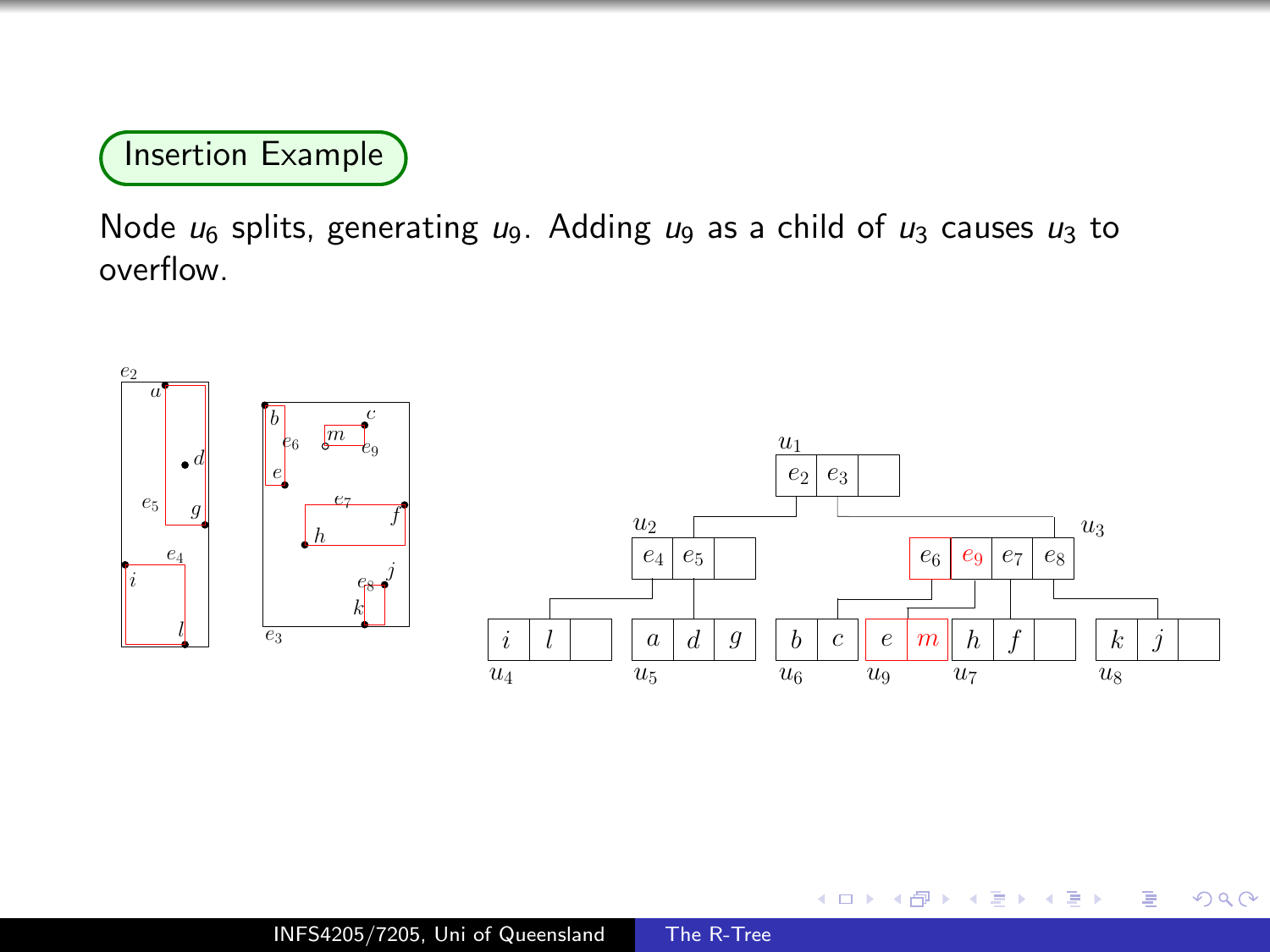## Insertion Example

Node  $u_3$  splits, generating  $u_{10}$ . The insertion finishes after adding  $u_{10}$  as a child of the root.



Ð

 $299$ 

∍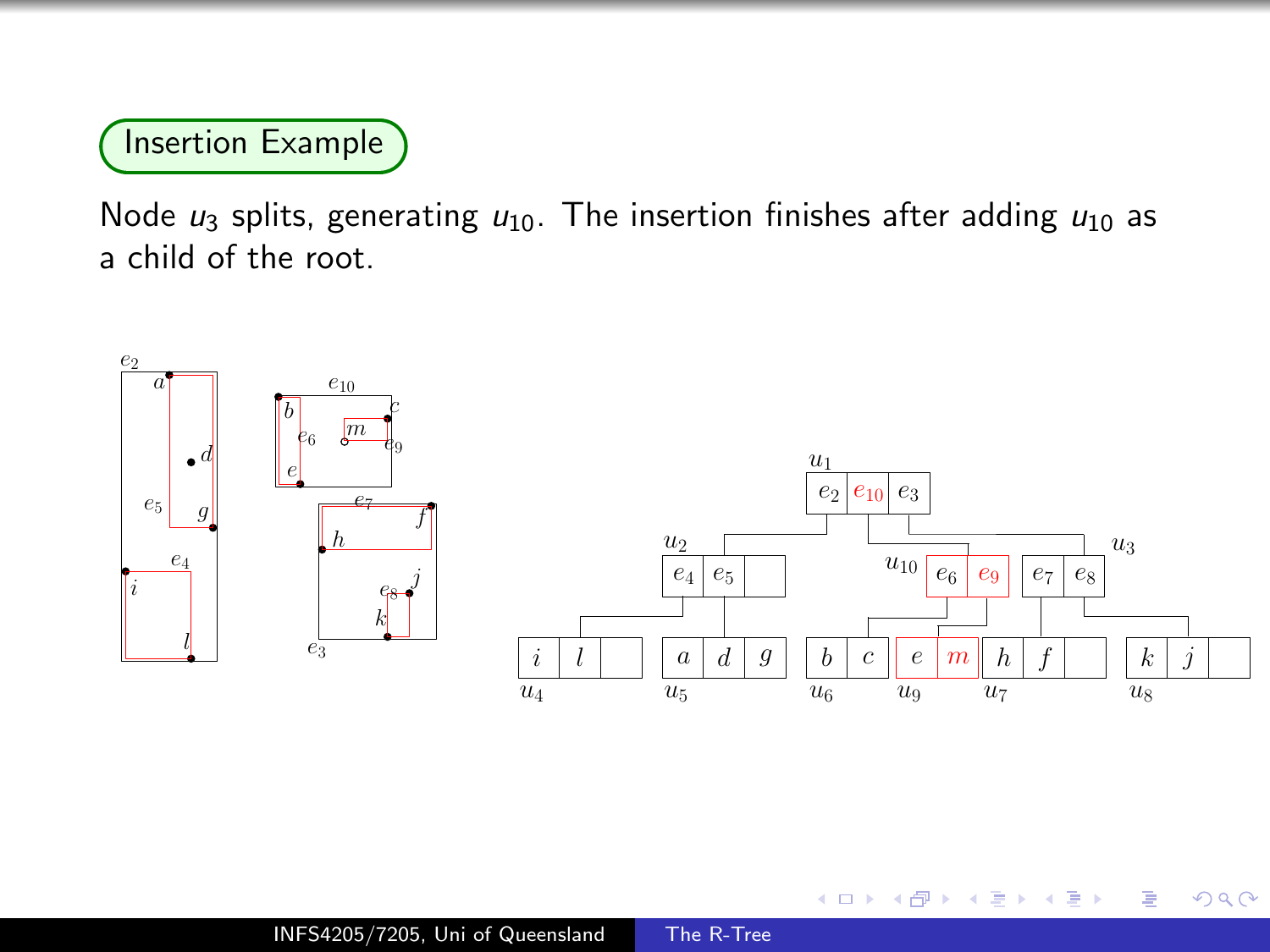Although not required in this course, there are fast algorithms to perform deletions from an R-tree. The instructor will discuss this in the class if time permits.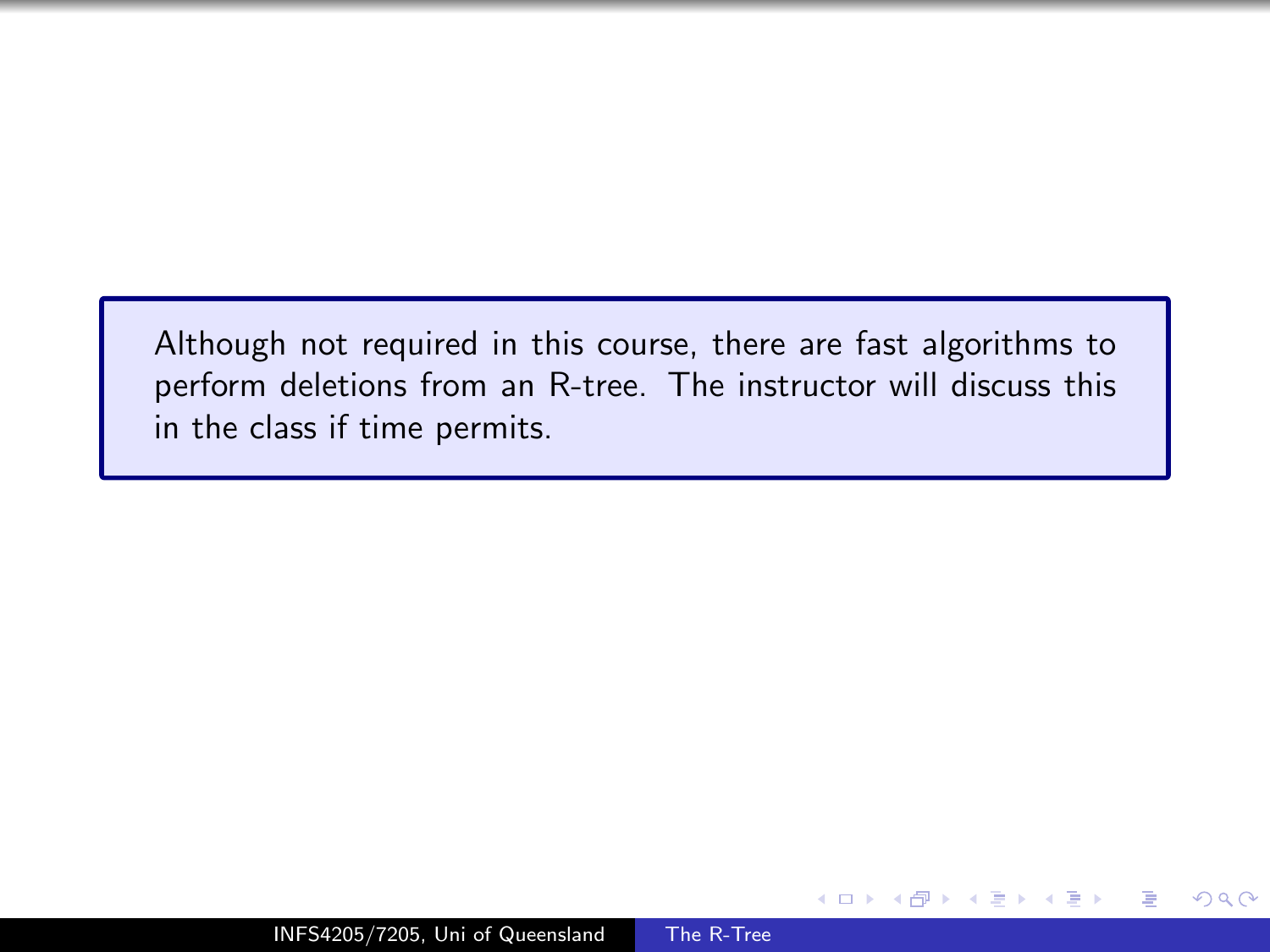#### 2D Orthogonal Range Reporting (Window Query) on Rectangles

Let S be a set of axis-parallel rectangles in  $\mathbb{R}^2$ . Given an axis-parallel rectangle  $r$ , a range query returns all the rectangles of  $S$  that are covered by r, namely,  $S \cap r$ .

The definition can be extended to any dimensionality in a straightforward manner.



The result is  $\{a, d, g, e, h\}$  for the shaded rectangle q.

つくい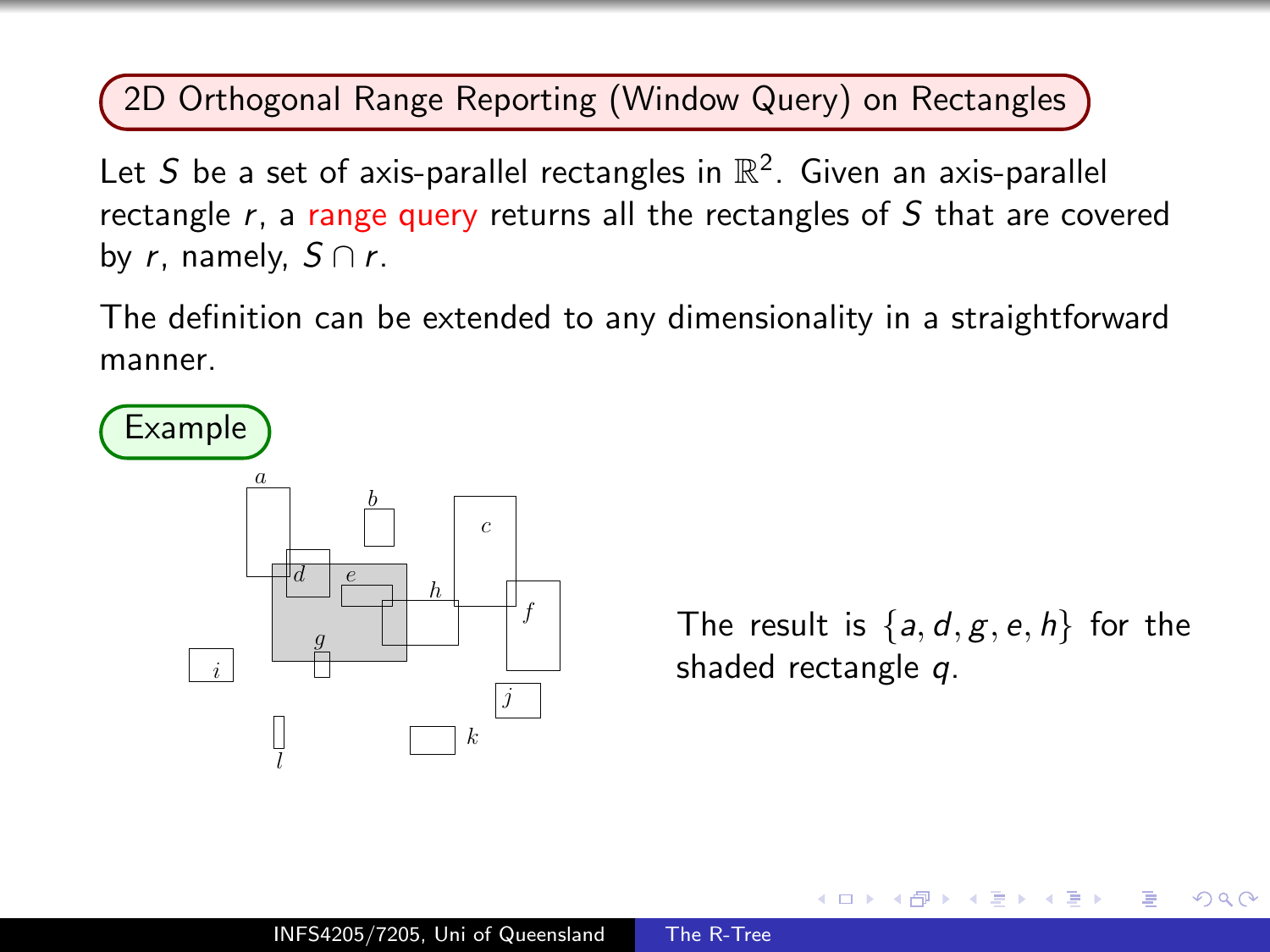An R-Tree on Rectangles

Same as an R-tree on points with two changes:

- Leaf nodes store data rectangles (as opposed to points).
- Splitting a leaf node is performed using the internal-split algorithm mentioned earlier.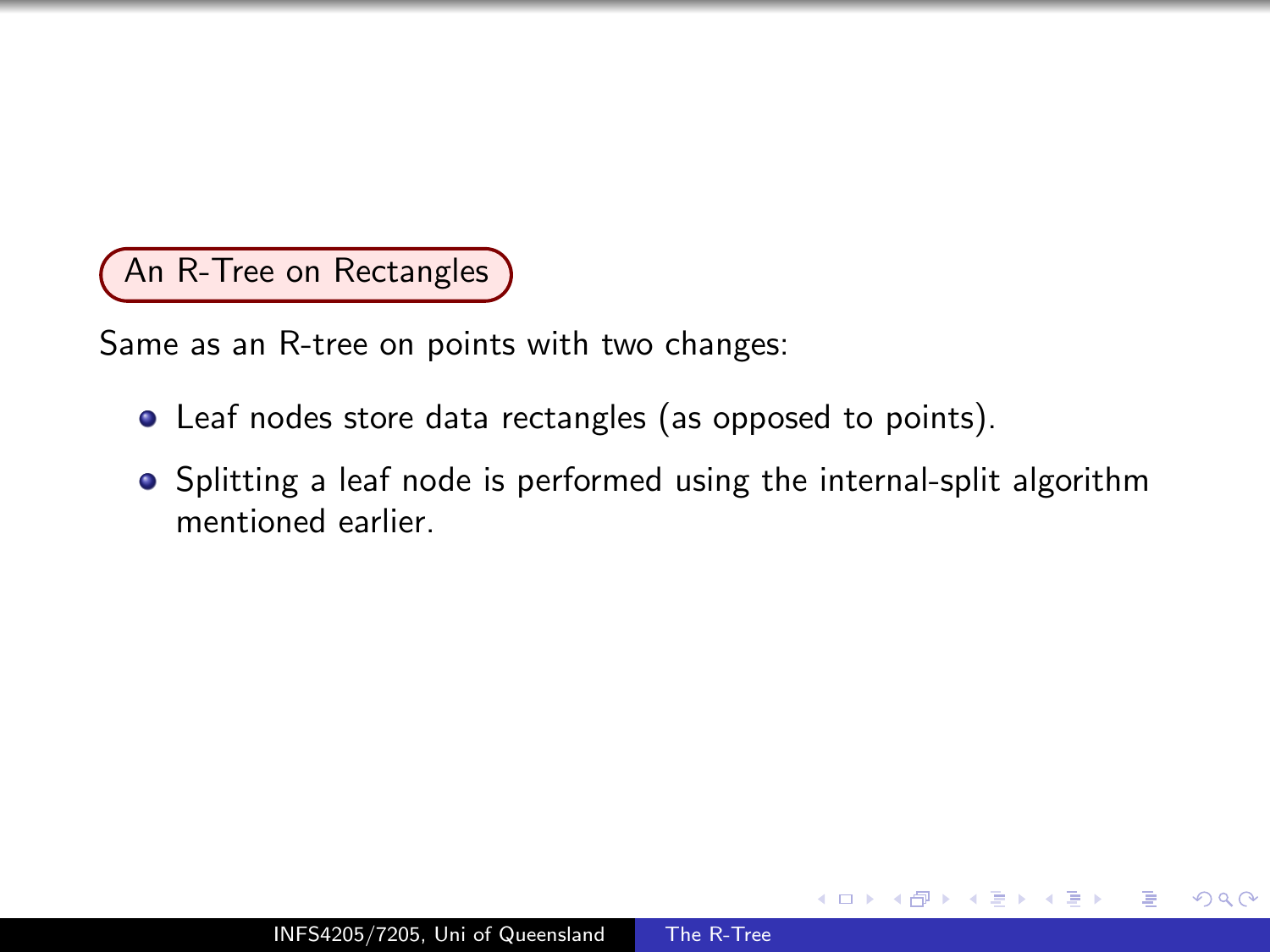An R-Tree on Line Segments—Motivation



Consider a geographic information system (GIS) that manages road segments. The above figure shows an example where the blue segments represent a road, whereas the green ones represent another. Suppose that we want to retrieve all the road segments in the shaded window (think of the window as the user's browser, for instance). How to adapt the R-tree to support this type of retrieval?

no c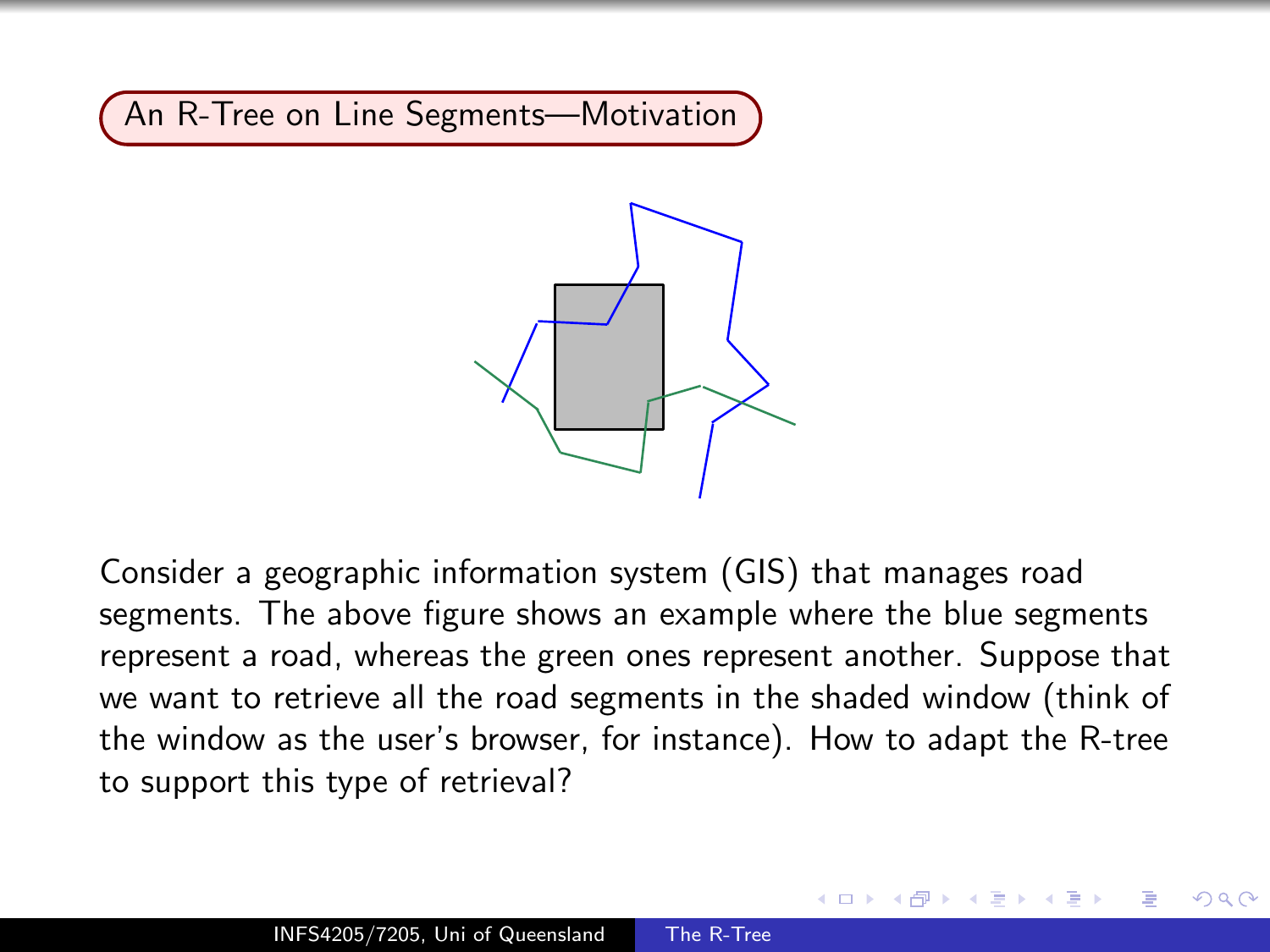## Filter Refinement

A common solution implemented in commercial systems is based on the filter refinement framework. In the filter step, we quickly retrieve a candidate set of segments that is guaranteed to contain the final result. The refinement step then examines every segment in the candidate set to remove the "false hits".

A predominant approach do realize the filter step is to create an MBR on every segment, and use an R-tree to find the MBRs that intersect the query. The segments corresponding to those MBRs constitute the candidate set.

ഹൈ